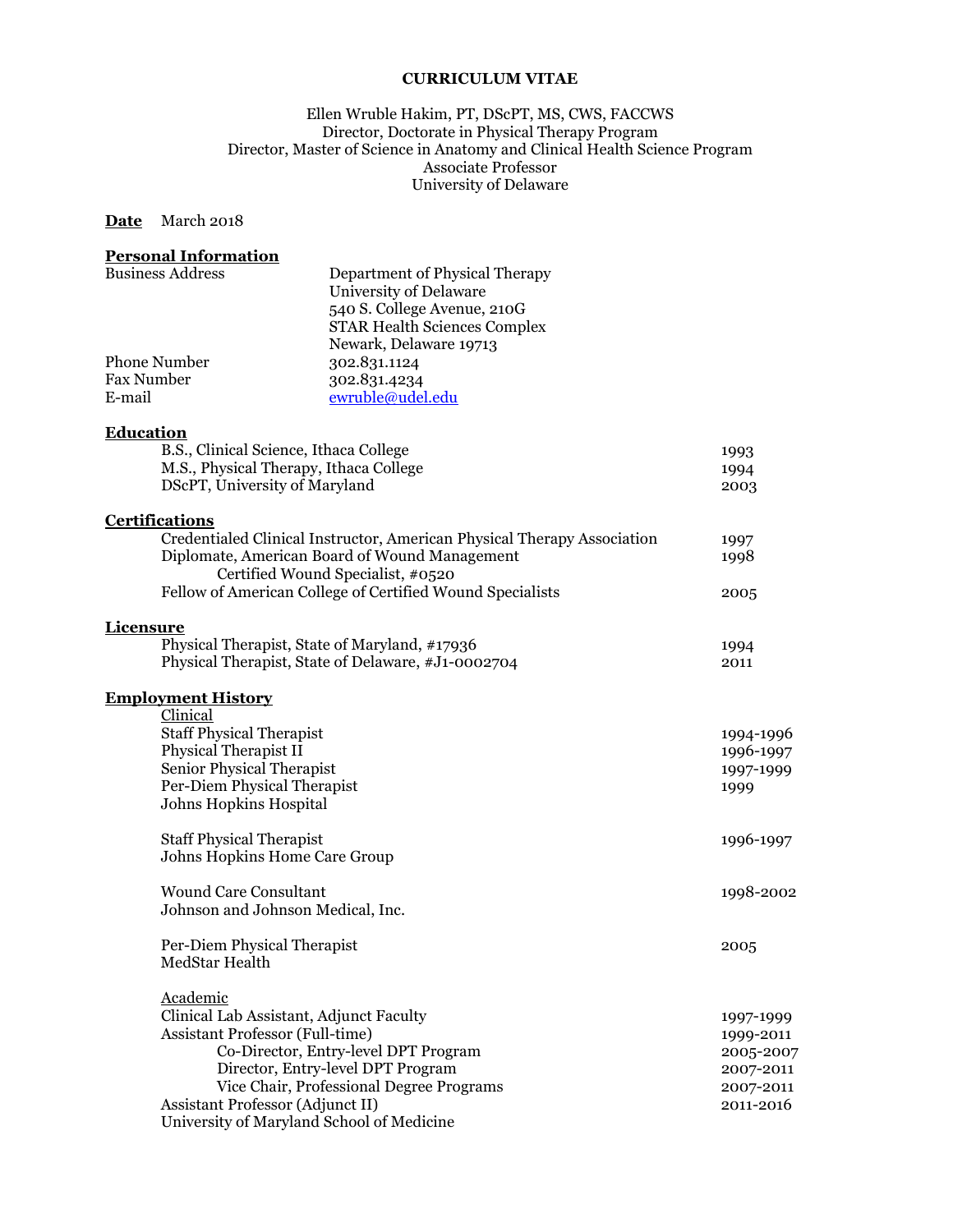| Department of Physical Therapy and Rehabilitation Science                                                                                                                                        |                                                                                        |                              |
|--------------------------------------------------------------------------------------------------------------------------------------------------------------------------------------------------|----------------------------------------------------------------------------------------|------------------------------|
| Adjunct Faculty, DSc Neurology Specialty Track<br>Associate Professor, DPT/OTD Programs<br>Rocky Mountain University of Health Professions                                                       |                                                                                        | 2001-2004<br>2010-2015       |
| <b>Adjunct Faculty</b><br>Winston-Salem State University<br>School of Health Sciences<br>Department of Physical Therapy                                                                          |                                                                                        | 2005                         |
| <b>Adjunct Instructor</b><br>George Washington University<br><b>School of Health Care Sciences</b><br>Department of Physical Therapy                                                             |                                                                                        | 2008-2010                    |
| <b>Guest Lecturer</b><br><b>Associate Professor</b>                                                                                                                                              |                                                                                        | 2009-2010                    |
| Director, Doctorate in Physical Therapy Program<br><b>University of Delaware</b><br>Department of Physical Therapy                                                                               | Director, Master of Science in Anatomy and Clinical Health Science                     | 2011-present<br>2013-present |
| Allied Health Administration Capstone Advisor<br>Rehab Essentials, tDPT Program<br>University of Montana and University of South Florida<br>Department of Physical Therapy                       |                                                                                        | 2016-present                 |
| <b>Professional Memberships</b><br>Member, American Physical Therapy Association<br>Acute Care, Education, and Oncology Sections                                                                 |                                                                                        | 1999-present                 |
|                                                                                                                                                                                                  | Member, Maryland Chapter of American Physical Therapy Association                      | 1999-2011                    |
|                                                                                                                                                                                                  | Member, Delaware Chapter of American Physical Therapy Association                      | 2012-present                 |
| <b>Honors and Awards</b>                                                                                                                                                                         |                                                                                        |                              |
|                                                                                                                                                                                                  | Clinical Instructor of the Year, New York State Clinical Education Consortium          | 1997                         |
| University of Maryland School of Medicine<br>Department of Physical Therapy and Rehabilitation Science<br>Outstanding Adjunct Faculty of the Year Award<br>Outstanding Faculty of the Year Award |                                                                                        | 2000<br>2002, 2003           |
| Phi Kappa Phi Honors Society<br><b>Teaching Excellence</b><br>Mentor Award                                                                                                                       |                                                                                        | 2005<br>2007                 |
| Acute Care Lecture Award, American Physical Therapy Association                                                                                                                                  |                                                                                        | 2016                         |
| <b>Grants</b>                                                                                                                                                                                    |                                                                                        |                              |
| HSS-16-014-HNSC42215417000, Award Date 07-13-2016<br>Coordinated Care for Delawareans<br>Sponsor: Delaware Department of Health and Social Service<br>Projected Total Funding: 226,478           | Healthcare Transformation through Innovative Training Tools: Enhancing Team-Delivered, |                              |
| Award Date 05-2016                                                                                                                                                                               |                                                                                        |                              |

Interprofessional Education Faculty Learning Community Sponsor: Center for Teaching and Assessment of Learning, University of Delaware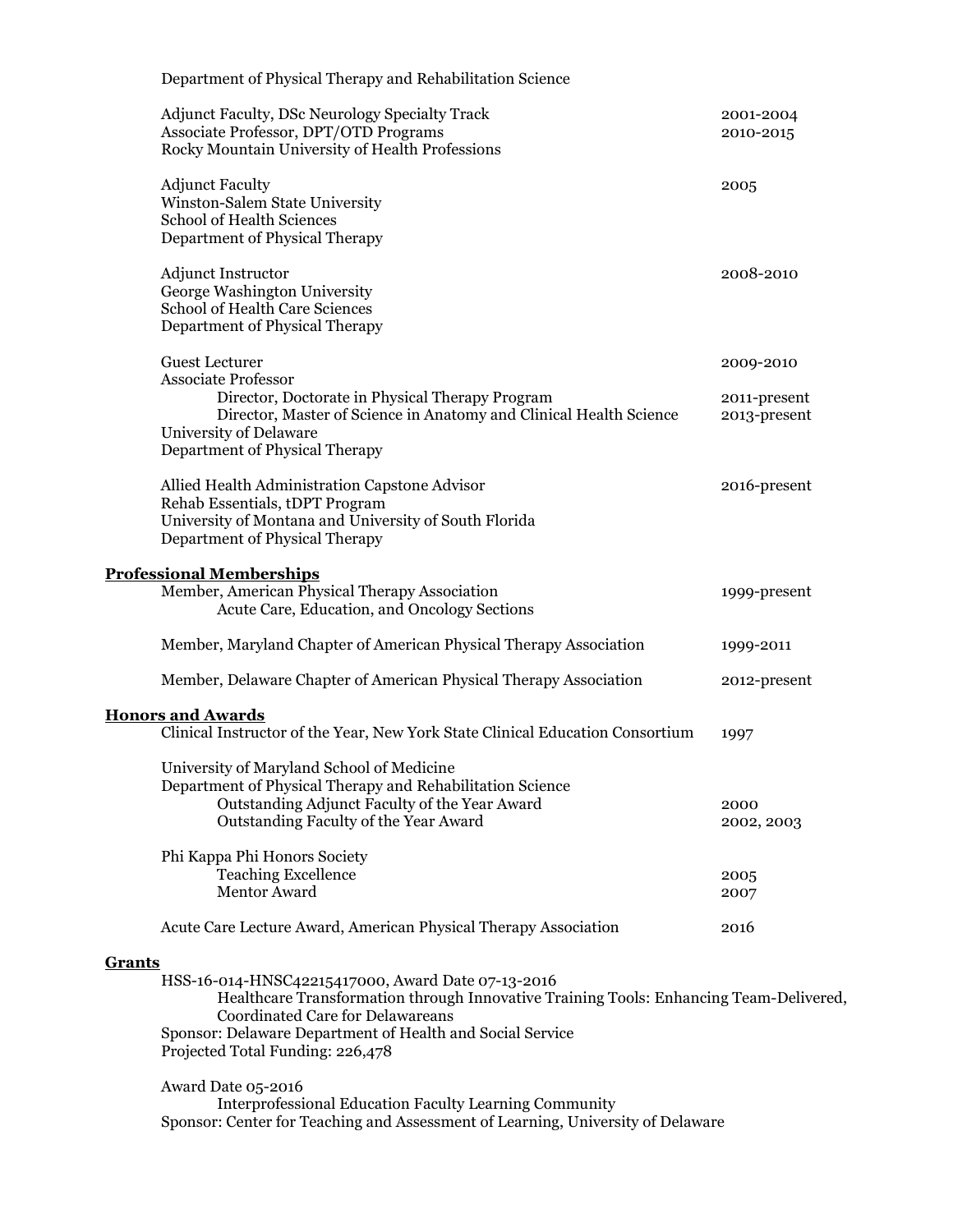# **Administrative Service**

| University of Maryland School of Medicine, Department of Physical Therapy and Rehabilitation Science<br><b>Institutional Service (Department)</b> |              |
|---------------------------------------------------------------------------------------------------------------------------------------------------|--------------|
| Member, Faculty/Staff/Student Affairs Committee                                                                                                   |              |
| Member, Educational Affairs Committee                                                                                                             | 1999         |
|                                                                                                                                                   | 1999-2002    |
| Member, Entry-Level DPT Planning Task Force                                                                                                       | 1999-2002    |
| Member, Transitional DPT Planning Task Force                                                                                                      | 2000-2002    |
| Secretary, Faculty Practice Board of Directors                                                                                                    | 2001-2002    |
| Member, Post-Professional DPT Committee                                                                                                           | 2001-2003    |
| Faculty Liaison, UMBPT Alumni Association Executive Board                                                                                         | 2002-2004    |
| Interim Chair, Educational Affairs Committee                                                                                                      | 2002         |
| Chair, Grievance Committee                                                                                                                        | 2003-2004    |
| Chair, Academic Advancement and Policy                                                                                                            | 2003-2011    |
| Coordinator, Clinical Qualifying Measures                                                                                                         | 2004-2011    |
| Member, Service Learning Clinic Advisory Board                                                                                                    | 2004-2011    |
| Member, Area Health Education Centers (AHEC) Committee                                                                                            | 2005-2011    |
| Member, Admissions Committee                                                                                                                      | 2006-2011    |
| Chair, Curriculum Coordinating Committee                                                                                                          | 2006-2009    |
| Member, Strategic Planning Steering Committee                                                                                                     | 2006-2008    |
| Administrative Representative, Curriculum Coordinating Committee                                                                                  | 2009-2011    |
|                                                                                                                                                   |              |
| Institutional Service (School of Medicine &/or Campus-Wide)                                                                                       |              |
| Alternate Member, Faculty Assembly                                                                                                                | 2003-2005    |
| Member, Interdisciplinary Web Site Committee                                                                                                      | 2004-2008    |
| Member, School of Medicine Appeals Committee                                                                                                      | 2004-2011    |
| Member, Interdisciplinary Patient Management Competition Committee                                                                                | 2005-2013    |
| Member, Educational Technology Committee Test Scoring Group                                                                                       | 2007-2011    |
| Member, University IT Steering Committee                                                                                                          | 2007-2011    |
| University of Delaware, Department of Physical Therapy                                                                                            |              |
| <b>Institutional Service (Department)</b>                                                                                                         |              |
| Co-Chair, Curriculum Committee                                                                                                                    | 2011-present |
| Co-Chair, Admissions Committee                                                                                                                    | 2011-present |
| Member, Professional Behaviors Committee                                                                                                          | 2011-present |
| Member, Search Committee                                                                                                                          | 2011-present |
| Member, Graduate and Professional Education Committee                                                                                             | 2011-present |
| Member, CHS Career Services Advisory Board                                                                                                        | 2014-present |
| Member, CTAL Assessment Network Committee                                                                                                         | 2016-present |
| Member, Life Science Advisory Committee                                                                                                           | 2016-present |
| Member, UD - VA Partnership (Education and Clinical) Committee                                                                                    | 2017-present |
| Member, Interprofessional Education Faculty Learning Community                                                                                    |              |
|                                                                                                                                                   | 2017-present |
| Steering Committee, Center for Interprofessional Development, Education,<br>and Research                                                          |              |
|                                                                                                                                                   | 2017-present |
| Chair, Search Committee Associate Director of Clinical Education                                                                                  | 2017-2018    |
| Institutional Service (College of Health Science &/or Campus-Wide)                                                                                |              |
| Member, Board of Directors for University of Delaware Hillel                                                                                      | 2012-2014    |
| <b>Local and National Service</b>                                                                                                                 |              |
| <b>Clinical Advisory Committee</b>                                                                                                                | 1997-2002    |
| Maryland Chapter, National Multiple Sclerosis Society                                                                                             |              |
| <b>Editorial Advisory Board Member</b>                                                                                                            |              |
| <b>Acute Care Perspectives</b>                                                                                                                    | 2000-2004    |
| Chair, Acute Care Clinical Competency Development Task Force                                                                                      |              |
|                                                                                                                                                   | 2000-2008    |
| Acute Care Section of American Physical Therapy Association                                                                                       |              |
| Subject Matter Expert, Acute Care Taskforce                                                                                                       | 2008-present |
| Acute Care Section of American Physical Therapy Association                                                                                       |              |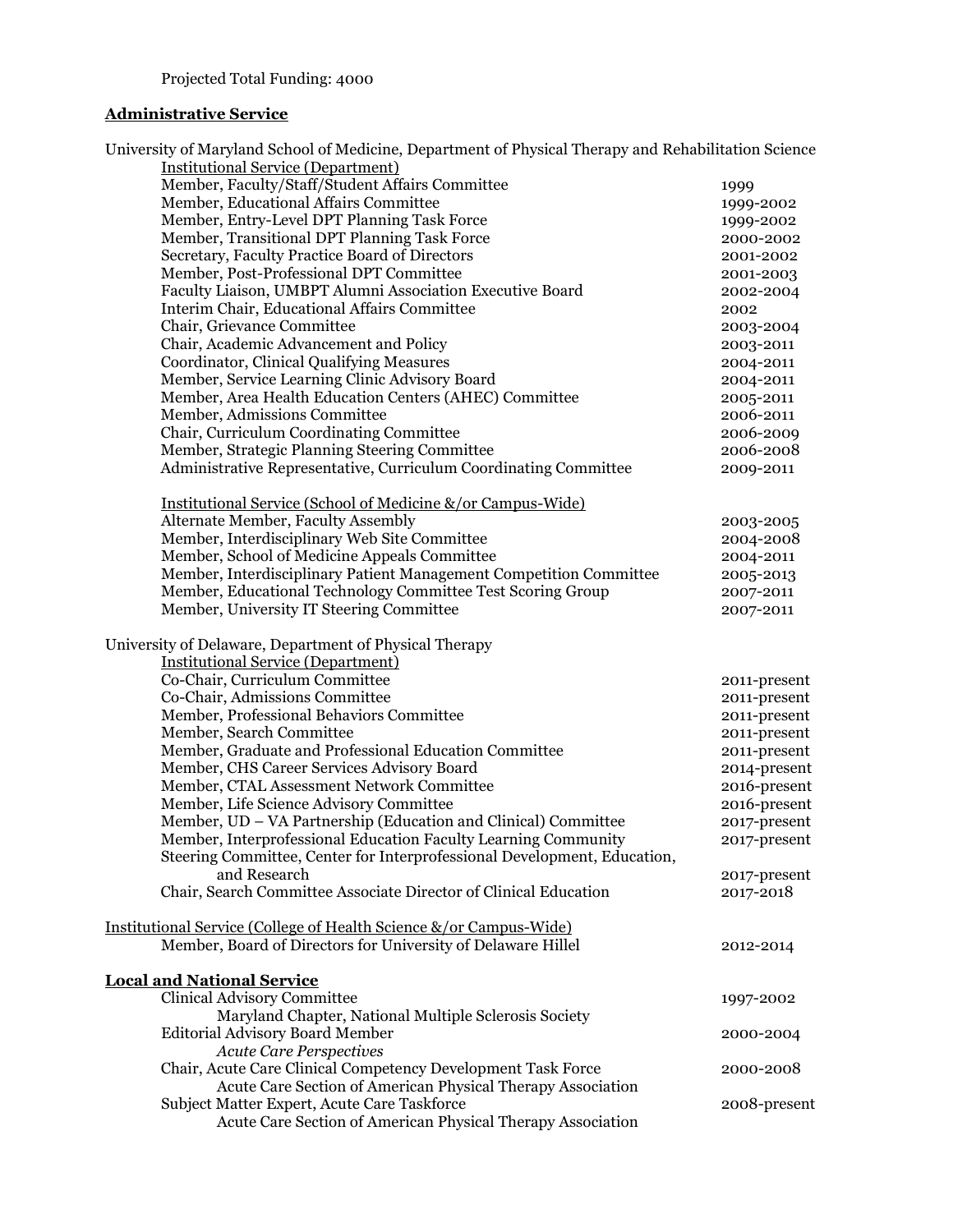| Member, Early Childhood Steering Committee<br>Beth El Preschool, Baltimore, Maryland                                              | 2008-2009            |
|-----------------------------------------------------------------------------------------------------------------------------------|----------------------|
| Member, Religious School Steering Committee                                                                                       | 2009-2013            |
| Beth El Religious School, Baltimore, Maryland<br>Member, Task Force on Clinical Education                                         | 2010-2016            |
| Private Practice Section of American Physical Therapy Association<br><b>Executive Board Member, Keep Punching</b>                 | 2013-present         |
| Non-profit organization supporting research and activity participation<br>for individuals with brain cancer                       |                      |
| Reviewer, Journal of Physical Therapy Education<br><b>Education Section of American Physical Therapy Association</b>              | 2013-present         |
| Review Panel Member, Choosing Wisely                                                                                              | 2015-present         |
| <b>American Physical Therapy Association</b><br>Member, Education Leadership Partnership's Ad Hoc Committee on Clinical Education | 2017                 |
| <b>American Physical Therapy Association</b><br>Member, Clinical Education Technology Workgroup                                   | April 2018 - present |
| <b>American Physical Therapy Association</b>                                                                                      |                      |
| Judge, Health Occupations Students of America (HOSA-Future Health Professionals)<br>State and International Leadership Conference | 2018-present         |
| <b>Teaching Service</b>                                                                                                           |                      |
| University of Maryland School of Medicine                                                                                         |                      |
| <b>Master of Physical Therapy Program</b><br>Department of Physical Therapy and Rehabilitation Science                            | 1997-2003            |
| <b>Course Director</b>                                                                                                            |                      |
| PTAB 501 - Medical and Surgical Aspects of Health Care I                                                                          |                      |
| PTAB 511 – Management of the Integument                                                                                           |                      |
| PTAB 570 - Pharmacology                                                                                                           |                      |
| Course Co-Director                                                                                                                |                      |
| PTAB 441 - Physical Therapy Treatment Procedures                                                                                  |                      |
| PTAB 550 - Assessment/Management of Geriatric Patient I                                                                           |                      |
| PTAB 560 - Cardiopulmonary Disorders                                                                                              |                      |
| Lab Assistant                                                                                                                     |                      |
| PTAB 430 - Musculoskeletal Measurement (balance unit lecturer)                                                                    |                      |
| PTAB 521 - Assessment/Management of Neurological Patient II<br>PTAB 500 - Advanced Therapeutic Exercises                          |                      |
|                                                                                                                                   |                      |
| <b>Entry-Level Doctor of Physical Therapy Program</b>                                                                             | 2002-2011            |
| Department of Physical Therapy and Rehabilitation Science<br><b>Block Leader</b>                                                  |                      |
| DPTE 513 - Basic Science Block II                                                                                                 |                      |
| DPTE 516 - Medical Issues Block I                                                                                                 |                      |
| DPTE 521 - Medical Issues Block II                                                                                                |                      |
| DPTE 530 - Clinical Qualifying Measures                                                                                           |                      |
| <b>Block Faculty</b>                                                                                                              |                      |
| DPTE 512 - Professional Issues Block I                                                                                            |                      |
| DPTE 514 - Basic Science Block III                                                                                                |                      |
| DPTE 522 - Musculoskeletal Block I                                                                                                |                      |
| DPTE 525 - Musculoskeletal Block II                                                                                               |                      |
| Post-Professional DScPT and Transitional DPT Programs                                                                             | 2002-2007            |
| Department of Physical Therapy and Rehabilitation Science                                                                         |                      |
| Course Director (year 2002 only)                                                                                                  |                      |
| PDPT 592 - Educational Methods and Materials for Patients and Professionals                                                       |                      |
| Co-Instructor                                                                                                                     |                      |
| PDPT 543 – Essentials of Epidemiology                                                                                             |                      |
|                                                                                                                                   |                      |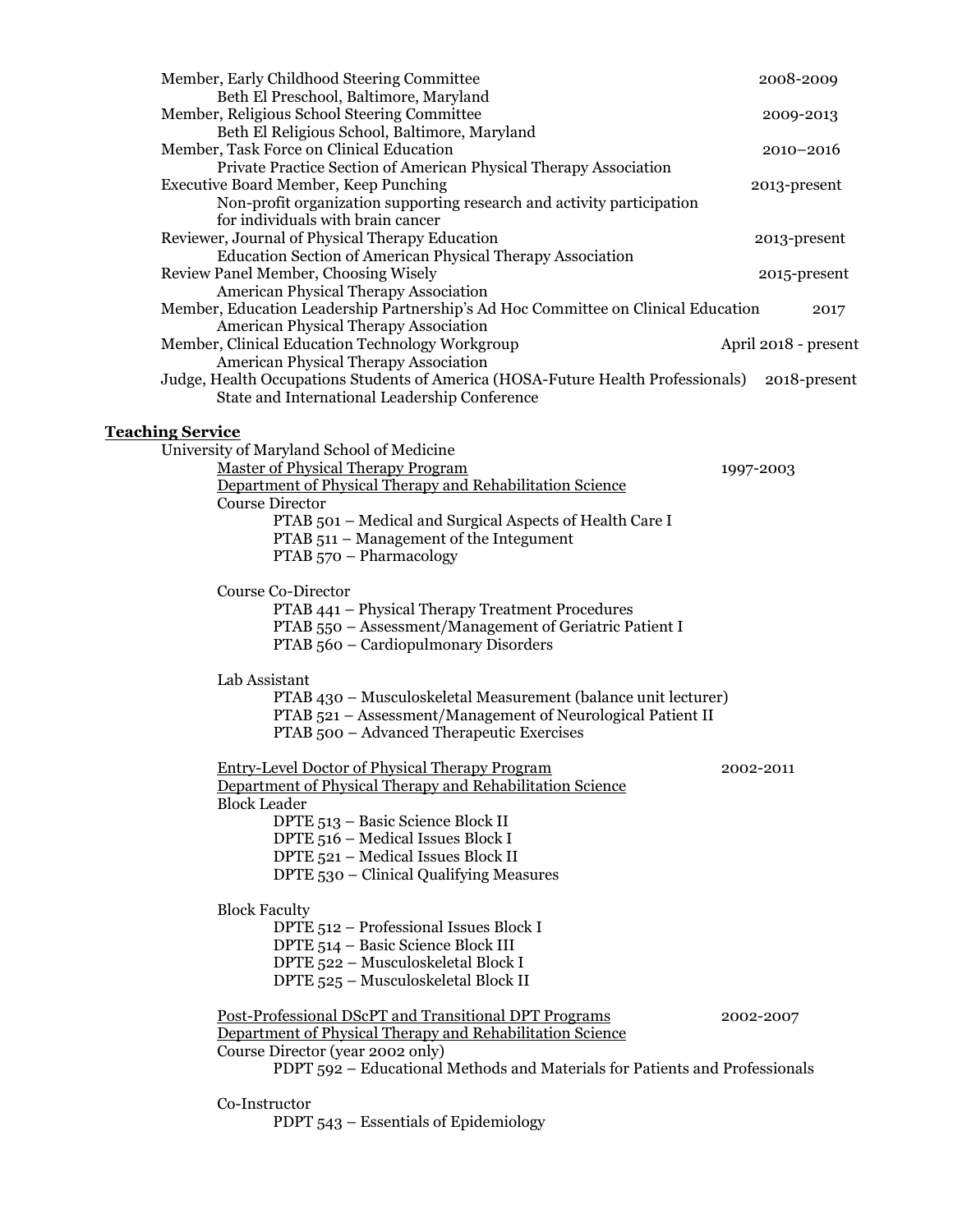| Teaching Assistant/Lab Assistant<br>PDPT 548 – Diagnosis and Screening Across the Lifespan                                                                                                                                                                                                                                                                                                                                                                                                                                                                                               |                                 |
|------------------------------------------------------------------------------------------------------------------------------------------------------------------------------------------------------------------------------------------------------------------------------------------------------------------------------------------------------------------------------------------------------------------------------------------------------------------------------------------------------------------------------------------------------------------------------------------|---------------------------------|
| <b>Medical Doctor Program</b><br>Group Facilitator<br>Intimate Human Behavior                                                                                                                                                                                                                                                                                                                                                                                                                                                                                                            | 2000-2006                       |
| Rocky Mountain University of Health Professions<br><b>DSc Neurology Specialty Track</b><br><b>Course Director</b><br>N 716 – Overview of Pharmacological Agents in Neuro-Rehab                                                                                                                                                                                                                                                                                                                                                                                                           | 2001-2004                       |
| <b>Transitional DPT / OTD Programs</b><br><b>Course Director</b><br>$CC 510.2 - Pharmacology$                                                                                                                                                                                                                                                                                                                                                                                                                                                                                            | 2010-present                    |
| Winston-Salem State University<br><b>Master of Physical Therapy Program</b><br><b>Course Director</b><br>PHT 6203 - Pharmacology                                                                                                                                                                                                                                                                                                                                                                                                                                                         | 2005                            |
| George Washington University<br>Doctor of Physical Therapy Program<br>Guest Lecturer                                                                                                                                                                                                                                                                                                                                                                                                                                                                                                     | 2008-2012                       |
| University of Delaware<br>Doctor of Physical Therapy Program<br><b>Guest Lecturer</b><br>PHYT 631 – Physical Therapy in the Acute Care Environment<br>Course Coordinator/Faculty of Record, Lecturer, and/or Lab Instructor<br>PHYT 631 – Physical Therapy in the Acute Care Environment<br>PHYT 801 - Medical Science I - General Medicine<br>PHYT 632 - Applied Physiology I<br>PHYT 807 - Emergency Responder and Advanced Seminar<br>PHYT 620 - Educational Process in Community Health<br>PHYT 600 - PT as a Profession<br>PHYT 642/644 - Rounds II and IV<br>PHYT 806 - Geriatrics | $2009 - 2010$<br>2011 - present |
| Lecturer<br>PHYT 635 - Thermal Agents and Soft Tissue Techniques<br>PHYT 830 - Introduction to Clinical Education                                                                                                                                                                                                                                                                                                                                                                                                                                                                        | 2011 - present                  |
| The Lebest Hepleters Hermited and Heinemater of Delayerse, Armte Gans Davidserse -----------------------------                                                                                                                                                                                                                                                                                                                                                                                                                                                                           |                                 |

The Johns Hopkins Hospital and University of Delaware Acute Care Residency 2015-present Faculty

#### **Publications**

Journal Articles (Peer Reviewed)

- 1. Cysyk, B.J., **Wruble, E.R.**, "A Deep Vein Thrombosis Prevention Program for Patients Undergoing Long Term Invasive Epilepsy Monitoring," *Journal of Neuroscience Nursing*, 1996; 28 (5): 298- 304.
- 2. **Wruble, E.R.**, Cooke, L.R., "Postsplenectomy Sepsis A Complex Medical and Rehabilitative Challenge," *Physical Therapy Case Reports,* January 2001; 4 (1): 14-21.
- 3. **Wruble, E.R.**, Bender, D.G., "Community Outreach to a Long-Term Care Facility in an Entry-Level Physical Therapist Curriculum," *Journal of Physical Therapy Education*, Summer 2001; 15 (2): 46-49.
- 4. Volk, K.A., **Wruble, E.R.**, "Irradiation Side Effects and Their Impact on Physical Therapy," *Acute Care Perspectives*, Spring/Summer, 2001; 10 (1-2): 11-13.
- 5. Esser, C., **Wruble, E.R.**, "A Literature Review of Solid Bone Cancers Occurring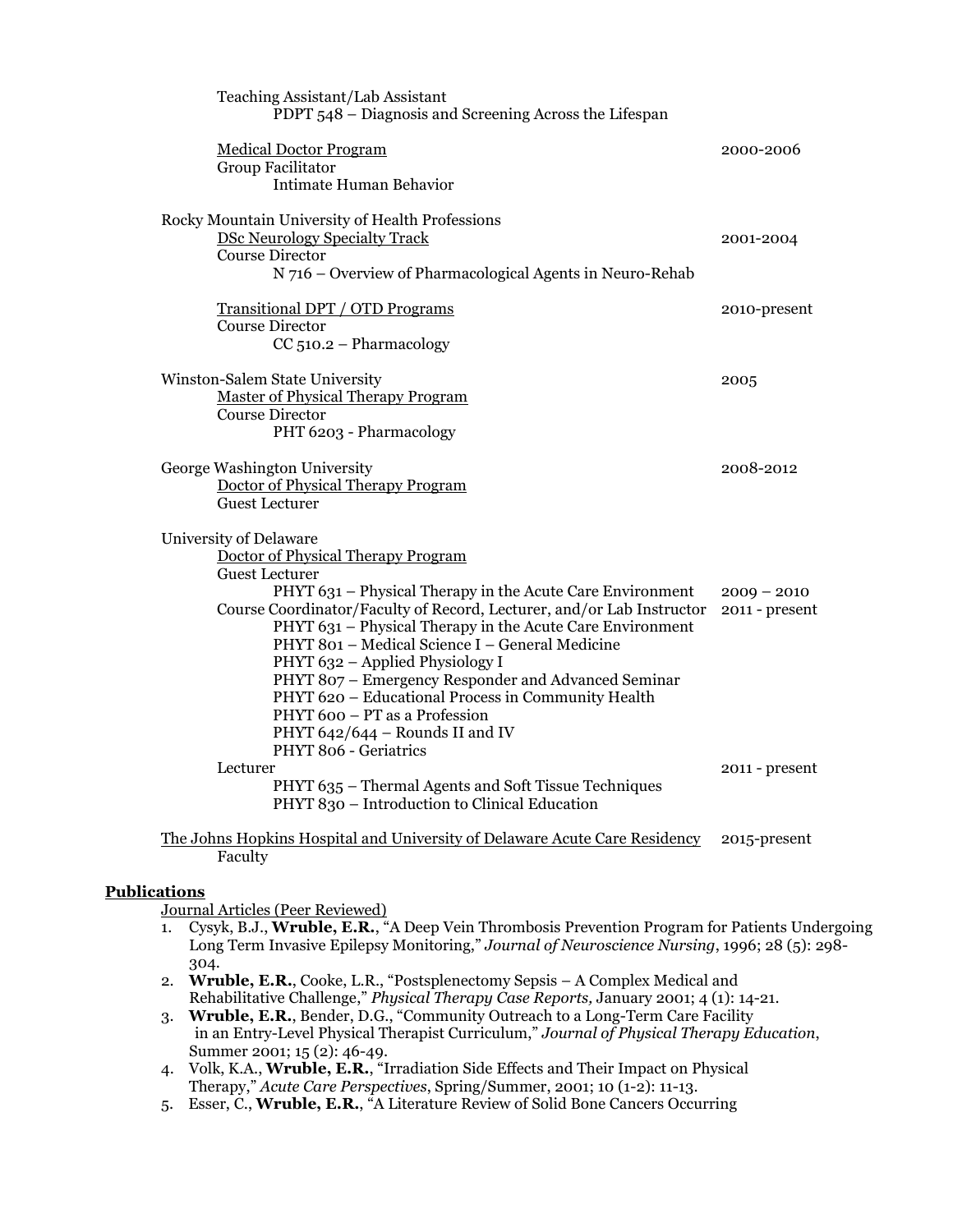During Adulthood and the Implications for Physical Therapy," *Acute Care Perspectives*, Spring/Summer, 2001; 10 (1-2): 30-35.

- 6. Walz, C., **Hakim, E.W.**, "Facilitating a Smooth Transition from The Acute Care Setting," *Acute Care Perspectives*, Spring, 2002; 11 (1): 1-4.
- 7. Muir, E., **Hakim, E.W.**, "A Clinical Approach to the Interpretation of Arterial Blood Gases," *Acute Care Perspectives*, Spring, 2002; 11 (1): 5-10, 14.
- 8. Naylor, M., **Hakim, E.W.**, "Chronic Pain: Implications for Physical Therapists and Patients in the Acute Care Setting," *Acute Care Perspectives*, Spring, 2002; 11 (1): 20-25.
- 9. Spitzer, A.L., **Hakim, E.W.,** "Rehabilitation Implications for the Patient with Lung Cancer in the Postoperative Management Phase," *Acute Care Perspectives*, Winter, 2006; 15 (4): 1-9.
- 10. Spitzer, A.L., **Hakim, E.W.,** "Parkinson's Disease: The Interplay of Medical and Surgical Treatment Options with Physical Therapy," *Acute Care Perspectives,* Winter, 2008; 17 (4): 8-15.
- 11. Gorman, S.L., **Hakim, E.W.,** Johnson, W., Bose, S., Harris, K.S., Crist, M.H., Holtegrefe, K., Ryan, J.M., Simpson, M.S., Coe, J.B., "Nationwide Acute Care Physical Therapist Practice Analysis Identifies Knowledge, Skills, and Behaviors That Reflect Acute Care Practice," *Physical Therapy*, October, 2010; 90 (10): 1453–1467.
- 12. Reicherter, E.A., Gordes, K.L., Glickman, L.B. **Hakim, E.W.,** "Creating Disseminator Champions for Evidence-Based Practice in Health Professions Education: An Educational Case Report," *Nurse Education Today,* Jul 2013; 33 (7): 751-756. [http://dx.doi.org/10.1016/j.nedt.2012.12.003.](http://dx.doi.org/10.1016/j.nedt.2012.12.003)
- 13. **Hakim, E.W.,** Heitzman, J., "Wound Management in the Presence of Peripheral Arterial Disease," *Topics in Geriatric Rehabilitation*, July-September, 2013; 29 (3):187-194.
- 14. **Hakim, E.W.,** Moffat, M., Becker, E., Bell, K.A., Manal, T.J., Schmitt, L.A., Ciolek, C., "Application of Educational Theory and Evidence in Support of an Integrated Model of Clinical Education," *Journal of Physical Therapy Education,* 2014; 28(Supplement 1): 13 – 21.
- 15. **Hakim, E.W.,** Reicherter, A., "Bench to Bedside: Cultivating Student Champions and Clinician Super-Users of Evidence-Based Practice," *Journal of Perioperative and Critical Intensive Care Nursing*, 2016; 2(1): 104. [http://www.omicsonline.org/open-access/bench-to-bedside-cultivating](http://www.omicsonline.org/open-access/bench-to-bedside-cultivating-student-champions-and-clinician-superusersof-evidencebased-practice-jpcic-1000104.pdf)[student-champions-and-clinician-superusersof-evidencebased-practice-jpcic-1000104.pdf.](http://www.omicsonline.org/open-access/bench-to-bedside-cultivating-student-champions-and-clinician-superusersof-evidencebased-practice-jpcic-1000104.pdf)
- 16. **Hakim, E.W**., "Survival is not Enough," *Journal of Acute Care Physical Therapy*, 2016; 7(4): 145- 155.

#### Book Reviews

- 1. Myers, B.A. *Wound Management: Principles and Practice*. Prentice Hall, 2004.
- 2. Ciccone, C. *Pharmacology in Rehabilitation, 4th Edition*. FA Davis, 2007.
- 3. Myers, B.A. *Wound Management: Principles and Practice, 2nd Edition.* Prentice Hall, 2007.
- 4. McCulloch, J.M., Kloth, L.C. *Wound Healing: Evidence-Based Management, 4th Edition*. FA Davis, 2010.
- 5. Ciccone, C. *Davis's Drug Guide for Rehabilitation Professionals.* FA Davis, 2013.

#### Manuscript Reviews

- 1. "Integrated Clinical Experiences in an Onsite Clinic: A Self-Contained Model of Clinical Education" for the *Journal of Physical Therapy Education* (2013).
- 2. "Measuring Competence, Anxiety and Confidence in First Year DPT Students during an Integrated Clinical Experience" for the *Journal of Physical Therapy Education* (2016).

#### Abstracts

- 1. **Wruble, E.R.**, Cooke, L.R., Hakim, D.J., "A Novel Approach to Training Debridement Skills in an Entry Level Physical Therapy Curriculum," *Proceedings from the 16th Annual Clinical Symposium on Advances in Skin & Wound Care*, September, 2001.
- 2. **Wruble, E.R.**, Cooke, L.R., "An Innovative Educational Technique to Foster Clinical Management Strategies," *Proceedings from the 16th Annual Clinical Symposium on Advances in Skin & Wound Care*, September, 2001.
- 3. **Hakim, E.W.,** Cooke, L.R., Hakim D.J., "Influence of Manufacturer Interaction on Student Perceptions and Clinical Decision Making," *Proceedings from the 19th Annual Clinical Symposium on Advances in Skin and Wound Care*, October, 2004.
- 4. Cooper, L., Azizollahoff, E., Nudell, C., Lynch, A., Steiner, A., **Hakim, E.W.,** "Broadening the Perception of Function Beyond the Purely Physical Domain," *Acute Care Perspectives*, Winter, 2006.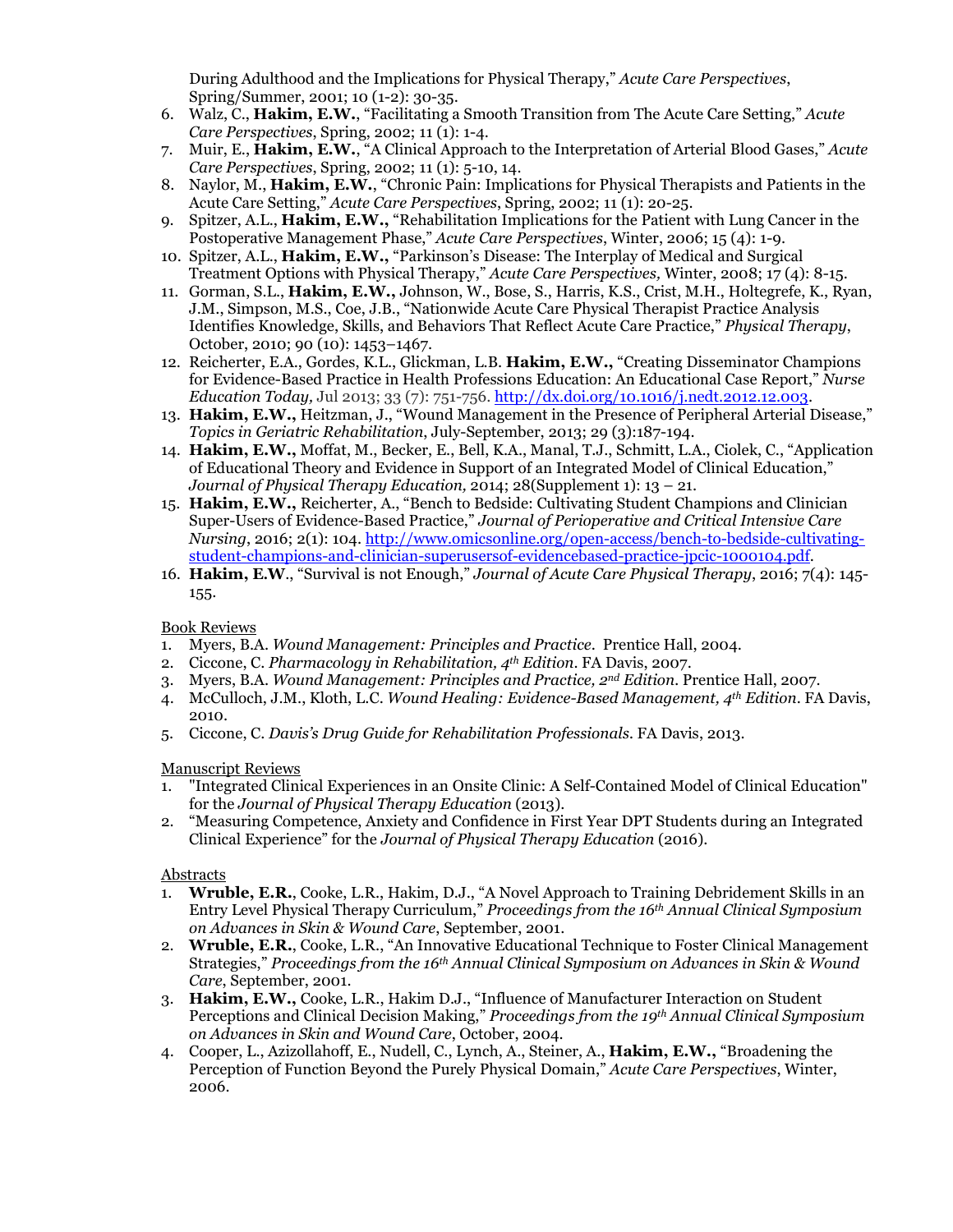- 5. **Hakim, E.W.,** Huber, F. "Multimodal Summative Evaluation of DPT Curriculum," *The Internet Journal of Allied Health Sciences and Practice*, [http://ijahsp.nova.edu/articles/vol5num2/hpers\\_abstracts\\_final.pdf,](http://ijahsp.nova.edu/articles/vol5num2/hpers_abstracts_final.pdf) April, 2007.
- 6. **Hakim, E.W.,** "Changing Academic Culture and Practice to Improve Essential Communication Skills," *The Internet Journal of Allied Health Sciences and Practice*, [http://ijahsp.nova.edu/articles/vol6num2/pdf/abstracts\\_2008.pdf,](http://ijahsp.nova.edu/articles/vol6num2/pdf/abstracts_2008.pdf) April, 2008: 6(2): 5.
- 7. **Hakim, E.W.,** "Transfer of Learning From Classroom to Clinic," *The Internet Journal of Allied Health Sciences and Practice*[, http://ijahsp.nova.edu/articles/vol6num2/pdf/abstracts\\_2008.pdf,](http://ijahsp.nova.edu/articles/vol6num2/pdf/abstracts_2008.pdf) April, 2008: 6(2): 13.
- 8. Adams, J., Hakim, D.J., Myers, B.A., Horowitz, J., **Hakim, E.W.,** "A Critical Analysis of Existing Evidence on the Management of a Wound with Malignant Desmoplastic Melanoma and Neurofibromatosis: A Case Report," *Rehabilitation Oncology*, 2009; 27 (1).
- 9. Fazio, L., **Hakim, E.W,** Arnold, J., Reicherter, E.A., Scheufele, L., Conroy, V., "Effect of the Combination of Strain-Counterstrain, Home Dilator Therapy, and Hamstring Stretching on Sexual Function for a Patient with Dyspareunia: A Case Report," *Journal of Women's Health Physical Therapy*, 2010: 34(1): 25-26.
- 10. Hawk, J., Reicherter, E., **Hakim, E.W.,** Geigle, P., "Multimedia Technology in an Entry DPT Curriculum: Promoting Efficiency and Effectiveness to Maximize Student Learning," Physical Therapy, 2010[, http://www.apta.org/AM/abstracts/pt2010/abstractsPt.cfm?m\\_id=28503](http://www.apta.org/AM/abstracts/pt2010/abstractsPt.cfm?m_id=28503)
- 11. Hakim, D., Cooke, L.R., Myers, B., Horowitz, J., **Hakim, E.W.**, "Ascertaining the Effectiveness and Safety of Contact low-Frequency Ultrasound (LFU) in an Acute, Post-Surgical Wound with Exposed Hardware," *Journal of Acute Care Physical Therapy*, 2010: 1(1): 39-40.
- 12. Tarr, K.M., **Hakim, E.W.,** "A Comprehensive Physical Therapy Approach for a Premature Infant in the Neonatal Intensive Care Unit (NICU): Aligning with the Evidence," *Journal of Acute Care Physical Therapy*, 2010: 1(1): 40.
- 13. Russell, T., Conroy, V., **Hakim, E.W.,** "Physical Therapy Outcomes Following Total Knee Arthroplasty (TKA) Using a Minimally Invasive Midvastus Approach With Flexed Knee Primary Closure: A Case Report," *Journal of Acute Care Physical Therapy*, 2010: 1(2): 81.
- 14. **Hakim, E.W.,** Schmitt, L.A., "Moving Towards a Living, Breathing Acute Care Curriculum," *Journal of Acute Care Physical Therapy*, 2011: 2(3): 125-126.
- 15. Schmitt, L.A., Manal, T.J., **Hakim, E.W.,** "Many Faces of Simulation: Physical Therapist, Nursing, and Theater Student Collaboration," *Journal of Acute Care Physical Therapy*, 2011: 2(3): 129.
- 16. **Hakim, E.W.,** "Complexities of Care, Challenging Content, and Culture Clashes," *Journal of Acute Care Physical Therapy*, 2012: 3(3): 250.
- 17. Stewart, E.S., **Hakim, E.W.,** Shumrak, G., "Ready for Residency?" *Journal of Acute Care Physical Therapy*, 2014: 5(3): 141-142.
- 18. Stewart, E.S., **Hakim, E.W.** "Teams that Walk the Talk," *Journal of Acute Care Physical Therapy*, 2014: 5(3): 142.

## **Major Invited Speeches**

Continuing Education Courses

- 1. **Wruble, E.R.,** "Functional Implications of Brain Tumors" provided as section content within course entitled "Adult Brain Tumors: New Treatments and Their Impact on Patients and Families," Johns Hopkins Hospital, Baltimore, Maryland, April, 1997.
- 2. **Wruble, E.R.,** "Wound Classification" provided as section content within course entitled "Physical Management of Slow to Heal Wounds," Rehabilitation Services of MedStar Health, Baltimore, Maryland, October, 2000.
- 3. **Hakim, E.W.,** "Oncology Rehabilitation" provided as section content within course entitled "Oncology Symposium," Rehabilitation Services of MedStar Health, Baltimore, Maryland, November, 2003.
- 4. **Hakim, E.W.,** "Basics of Pharmacotherapeutics: The Impact of Analgesics and Anti-Inflammatory Medications on Patient Performance in Physical Therapy," American Physical Therapy Association, Maryland Chapter, Parkville, Maryland, April, 2004.
- 5. **Hakim, E.W.,** "Rehabilitation Challenges in the Acute Care Setting: Blending Medicine and Rehabilitation Together," American Physical Therapy Association, Maryland, Chapter, Baltimore, Maryland, March, 2005.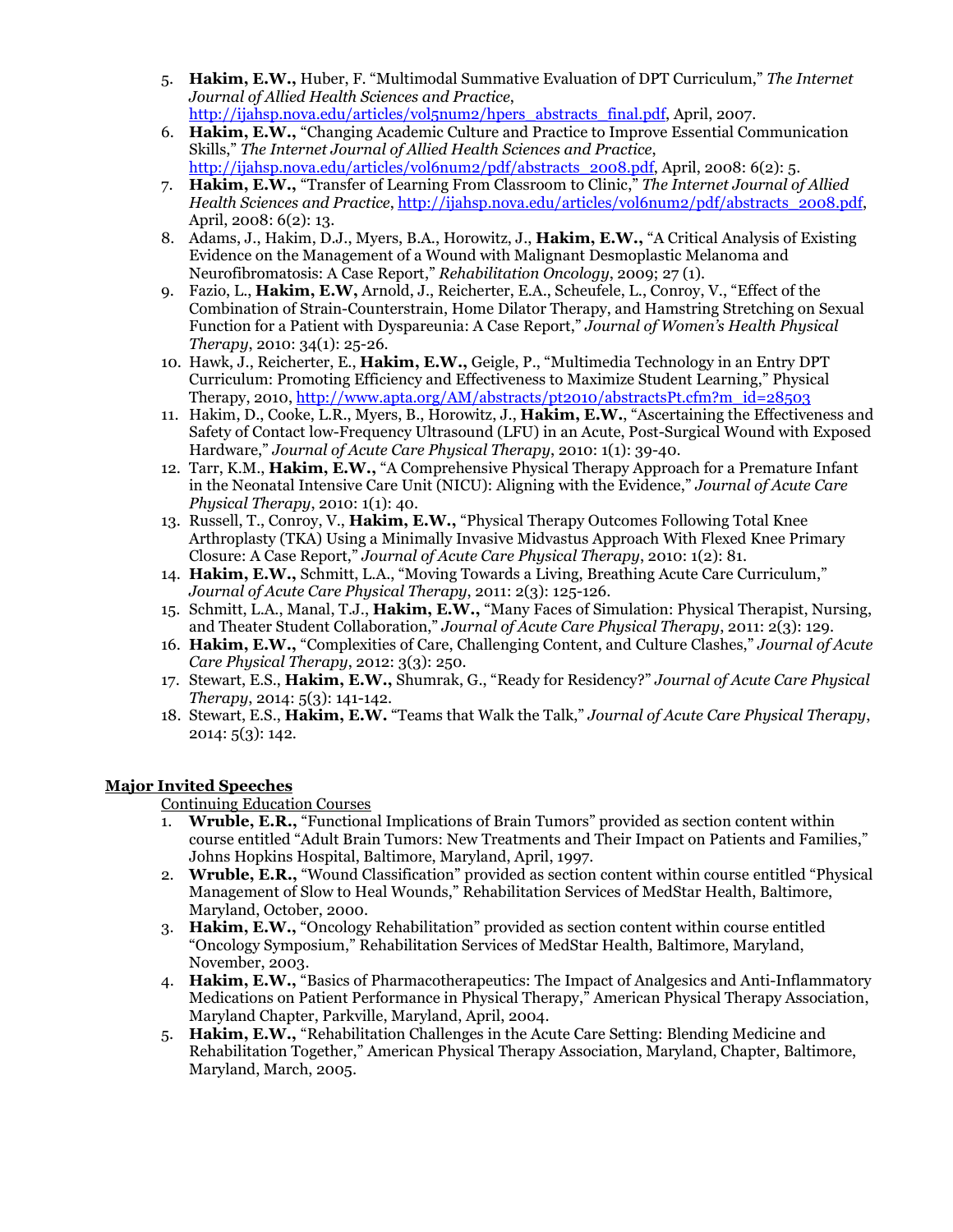Invited Presentations

- 1. **Hakim, E.W.,** "Physical Therapy Implications of Pharmacotherapeutics," American Physical Therapy Association, Pennsylvania Chapter, South Central District, Hershey, Pennsylvania, May, 2004.
- 2. Bose, S., Biggs, K.S., Crist, M.H., Gorman, S.L., **Hakim, E.W.,** Holtgrefe, K., Pugh, W.J., Ryan, J., Simpson, M.S., "Forum on Acute Care Physical Therapy Specialization," Combined Sections Meeting of the American Physical Therapy Association, Las Vegas, Nevada, February, 2009.
- 3. Bose, S., Crist, M.H., Gorman, S.L., **Hakim, E.W.,** Harris, K.B., Holtgrefe, K., Pugh, W.J., Ryan, J., Simpson, M.S., "Report on Acute Care Physical Therapy Practice Analysis," Combined Sections Meeting of the American Physical Therapy Association, San Diego, California, February, 2010.
- 4. Crist, M.H., Gorman, S.L., **Hakim, E.W.,** Harris, K.B., Holtgrefe, K., Johnson, W., Ryan, J., "Forum on Acute Care Practice Analysis: Where We Are Going Next," Combined Sections Meeting of the American Physical Therapy Association, New Orleans, Louisiana, February, 2011.
- 5. Gorman, S.L., Crist, M., Ryan, J.M., Harris, K.S., Holtegrafe, K, Johnson, W., **Hakim, E.W.**, Keehn, M., Bernier, P., "Furthering Acute Care Practice: Subject Matter Expert Task Force Forum," Combined Sections Meeting of the American Physical Therapy Association, Chicago, Illinois, February, 2012.
- 6. **Hakim, E.W.,** "Survival is not Enough," Combined Sections Meeting of the American Physical Therapy Association, Anaheim, California, February, 2016.

Podcasts

1. Malone, D., **Hakim, E.W.,** "Physical Therapist Practice in the ICU: Growing Evidence, Growing Demand," Physical Therapy Journal, April 21, 2016. [http://ptjournal.apta.org/content/ptj](http://ptjournal.apta.org/content/ptj-podcasts)[podcasts;](http://ptjournal.apta.org/content/ptj-podcasts)<http://www.apta.org/PTinMotion/News/2016/4/21/PTJPodcastRoundupApril2016/>

## **Proffered Communications**

International Poster Presentations (Peer-Reviewed)

- 1. **Hakim, E.W.**, Gordon, C., Trovato, J., Rowthorn, V., Blumenthal, J., "An Educational Activity to Cultivate Interprofessional Collaborative Practice," NETNEP 2012: 4th International Nurse Education Conference, Baltimore, Maryland, June, 2012.
- 2. Reicherter, E.A., **Hakim, E.W.,** "Creating Disseminators of Evidence-Based Practice in Health Professions: A Success Story," NETNEP 2012: 4th International Nurse Education Conference, Baltimore, Maryland, June, 2012.
- 3. Schmitt, L., Manal, T., Cowperthwait, A., Carlsen, A., **Hakim, E.W.,** "Simulation as a Collaborative Educational Exercise for Nursing, Physical Therapy, and Theatre Students," NETNEP 2012: 4th International Nurse Education Conference, Baltimore, Maryland, June, 2012.
- 4. Bell, K.A., Stewart, E., Holler, J., Khoroshan, E., Anderson, A., **Hakim, E.W.,** "Cultivating the Healthcare Profession: The Value of Peer-Guided Learning in Developing a Culture of Communication, Collaboration, and Consultation," 2nd International Conference and Exhibition on Physical Medicine and Rehabilitation, Baltimore, Maryland, July, 2014.
- 5. Shumrak, G., Stewart, E., **Wruble Hakim, E.,** "The Johns Hopkins Hospital Acute Care Physical Therapy Residency Program: Rising to the Challenge of the Triple Aim," 2nd International Conference and Exhibition on Physical Medicine and Rehabilitation, Baltimore, Maryland, July, 2014.
- 6. Burgess, T., Zock, R., Stewart, E., **Hakim, E.,** "Incorporating Lift Systems into Therapeutic Interventions: Breaking the Myths of Dependency," 2nd International Conference and Exhibition on Physical Medicine and Rehabilitation, Baltimore, Maryland, July, 2014.
- 7. Stewart, E., Schmitt, L., **Hakim, E.W.,** "Early Simulation as a Tool to Prepare Doctor of Physical Therapy Students for Collaborative Practice," 2nd International Conference and Exhibition on Physical Medicine and Rehabilitation, Baltimore, Maryland, July, 2014.
- 8. Coyle, P., Ciolek, C., **Wruble, E.,** "Using the ICF Model for Improving Student Participation in Their Professional Organization," 2nd International Conference and Exhibition on Physical Medicine and Rehabilitation, Baltimore, Maryland, July, 2014.
- 9. Blackinton, M.T, Deutscher, D., Horn, C., Tepper, S., **Wruble Hakim, E.**,"Variance Reduction in Physical Therapy Education," World Confederation for Physical Therapy Congress 2017, Cape Town, South Africa, June, 2017.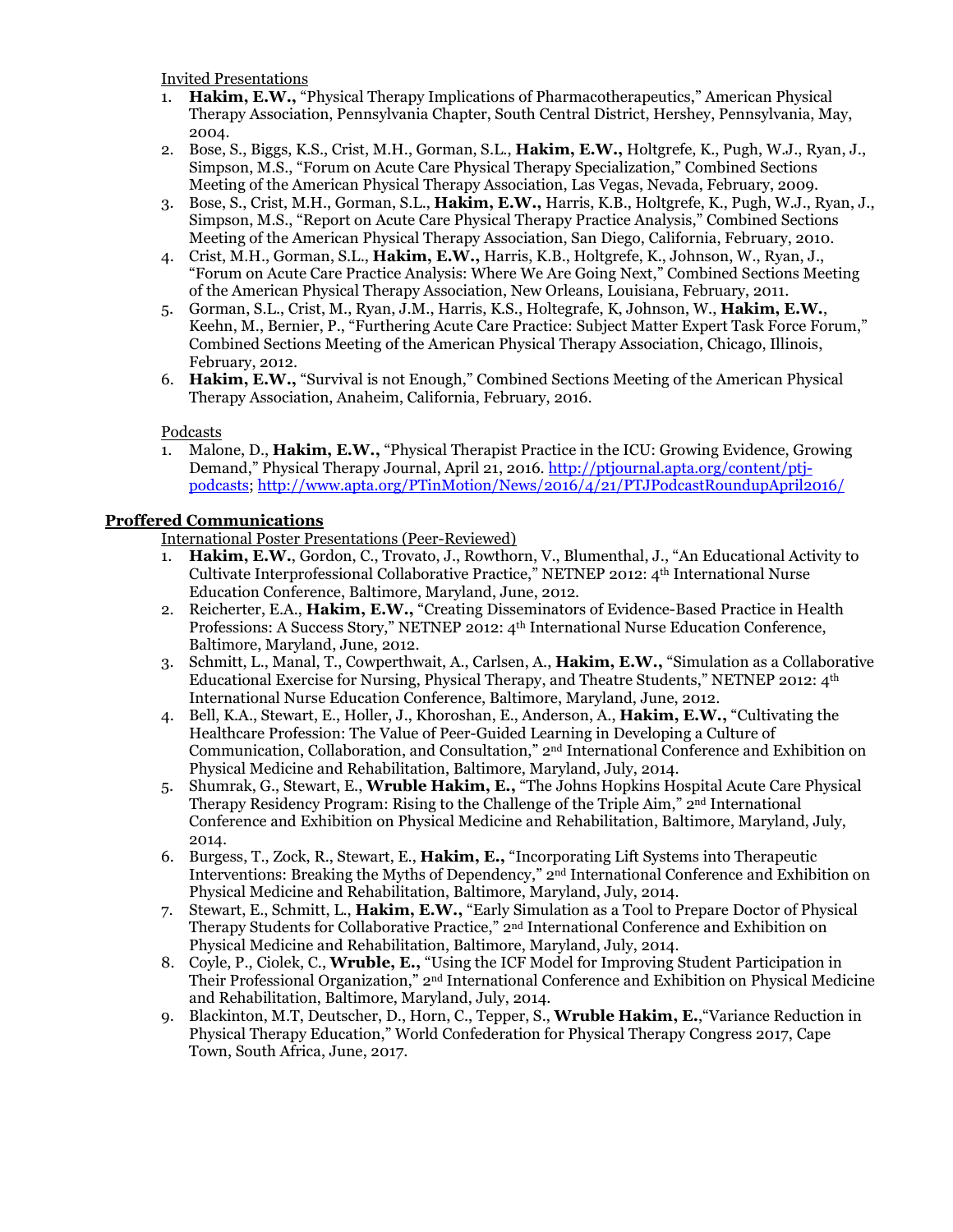National Program and Platform Presentations (Peer-Reviewed)

- 1. **Wruble, E.R.,** Cooke, L.R., "Physical Therapy Management of Integumentary, Musculoskeletal and Psychosocial Sequelae from Postsplenectomy Pneumococcal Sepsis," Combined Sections Meeting of the American Physical Therapy Association, Boston, Massachusetts, February, 1998.
- 2. **Hakim, E.W.,** Cooke, L.R., Hawk, J., "Website Development as Content and Technology Assessment," Sun Conference on Teaching and Learning, El Paso, Texas, March, 2005.
- 3. Farrell, E.B., Bessette, C., Nadeau, L., Stacey, J., Wohlberg, M., **Hakim, E.W.**, "Student Interdisciplinary Collaboration: Prelude to Excellence in Acute Care Practice," Combined Sections Meeting of the American Physical Therapy Association, San Diego, California, February, 2006.
- 4. **Hakim, E.W.**, Hakim, D.J., Kalil, E.T., Cooke, L.R., "Challenges to Clinical Decision Making in Light of Promotional Influences," Sun Conference on Teaching and Learning, El Paso, Texas, March, 2006.
- 5. **Hakim, E.W.,** Huber, F. "Multimodal Summative Evaluation of DPT Curriculum," Health Professions Educational Research Symposium, Ft. Lauderdale, Florida, January, 2007.
- 6. Cooper, L., Azizollahoff, E., Nudell, C., Lynch, A., Steiner, A., **Hakim, E.W.,** "Broadening the Perception of Function Beyond the Purely Physical Domain," Combined Sections Meeting of the American Physical Therapy Association, Boston, Massachusetts, February, 2007.
- 7. **Hakim, E.W.,** Moerchen, V., "Integrated Pediatric Curriculum in a Hybrid, Lifespan-based Program," Combined Sections Meeting of the American Physical Therapy Association, Boston, Massachusetts, February, 2007.
- 8. **Hakim, E.W.,** "Transfer of Learning From Classroom to Clinic," Health Professions Educational Research Symposium, Ft. Lauderdale, Florida, January, 2008.
- 9. **Hakim, E.W.,** "Changing Academic Culture and Practice to Improve Essential Communication Skills," Health Professions Educational Research Symposium, Ft. Lauderdale, Florida, January, 2008.
- 10. **Hakim, E.W.,** "Beyond the Web of Noise and Tangles: Heightening the Standards for Competent ICU Practice," Combined Sections Meeting of the American Physical Therapy Association, Nashville, Tennessee, February, 2008.
- 11. **Hakim, E.W.,** "Lessons Learned from Patient Satisfaction Reviews," Combined Sections Meeting of the American Physical Therapy Association, Nashville, Tennessee, February, 2008.
- 12. Reicherter, E.A., Gordes, K.L., Kalil, E.T., **Hakim, E.W**., "The Use of the Case Report to Promote the Development and Dissemination of Evidence-Based Practice by Doctor of Physical Therapy Students," Educational Leadership Conference of the American Physical Therapy Association, Clearwater, Florida, October, 2011.
- 13. Reicherter, E.A., **Hakim, E.W.**, Kalil, E.T., Gordes, K.L., "Promoting Development and Dissemination of Evidence-based Practice Skills of Doctor of Physical Therapy (DPT) Students: An Educational Case Report," Combined Sections Meeting of the American Physical Therapy Association, Chicago, Illinois, February, 2012.
- 14. Manal, T.J., Bell, K.A., Schmitt, L.A., **Hakim, E.W.,** "The Clinical Classroom: Collaborating to Deliver a Curriculum Without Walls," Educational Leadership Conference of the American Physical Therapy Association, Greenwich, Connecticut, October, 2012.
- 15. **Hakim, E.W.,** "Complexities of Care, Challenging Content, and Culture Clashes," Combined Sections Meeting of the American Physical Therapy Association, San Diego, California, January, 2013.
- 16. Bell, K.A., Ciolek, C., **Hakim, E.W.,** "Innovation in Clinical Education Performance: An Algorithm for Standardized Decision-Making Interventions for Optimal Student Outcomes," Educational Leadership Conference of the American Physical Therapy Association, Portland, Oregon, October, 2013.
- 17. Bell K.A., Ciolek, C., **Hakim, E.W.**, "Imparting the Art and Science of Teaching to the Educators of the Future," Combined Sections Meeting of the American Physical Therapy Association, Las Vegas, Nevada, February, 2014.
- 18. Shumrak, G., Friedman, M., **Hakim, E.W.**, "The Johns Hopkins Hospital Complex Medicine Residency Program: Paving the Way to Specialized Practice," Combined Sections Meeting of the American Physical Therapy Association, Las Vegas, Nevada, February, 2014.
- 19. Reicherter, E.A., **Hakim, E.W.**, Glickman, L.G., Neely, L.C., Stover, S.L., "Developing Sustainable Experiences in Under-Resourced Communities: Achieving Program, Curricular, and Clinical Education Goals in Physical Therapist Education," Educational Leadership Conference of the American Physical Therapy Association, Kansas City, Missouri, October, 2014.
- 20. Stewart, E., **Hakim, E.W.,** "Teams that Walk the Talk," Combined Sections Meeting of the American Physical Therapy Association, Indianapolis, Indiana, February, 2015.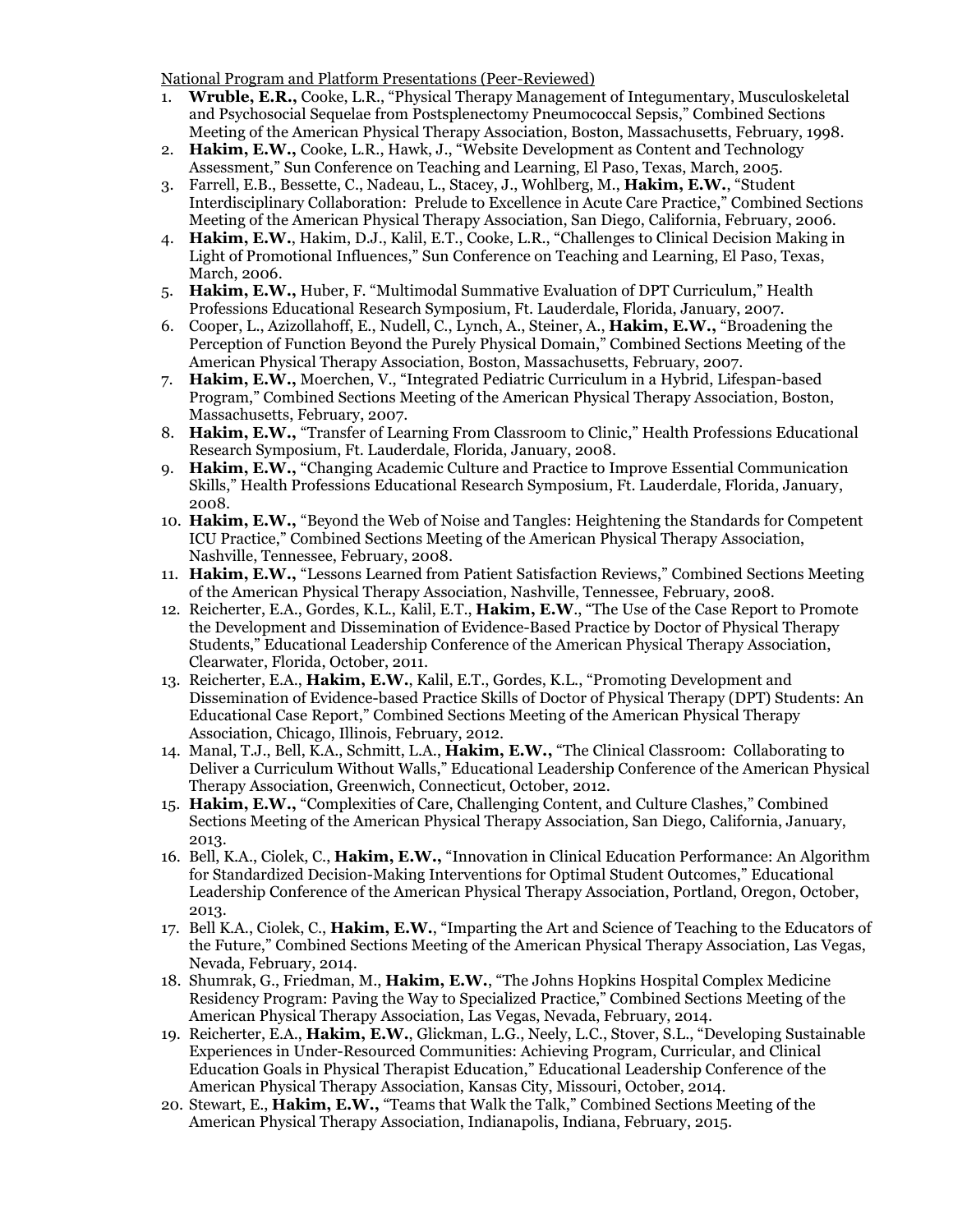- 21. Stewart, E., Steinhorn, G., **Hakim, E.W.,** "Ready for Residency?", Combined Sections Meeting of the American Physical Therapy Association, Indianapolis, Indiana, February, 2015.
- 22. **Hakim, E.W.,** Stewart, E.S., Ciolek, C., Foeller, C., Johnson, D., Roth, W., Kelleher, C., "Power of Partnership Between Academia and Clinical Education, Part 1," NEXT Conference and Exposition of the American Physical Therapy Association, National Harbor, Maryland, June, 2015.
- 23. Foeller, C., Stewart, E.S., **Hakim, E.W.**, Johnson, D., Blem, T., Dubroff, S., "Power of Partnership Between Academia and Clinical Education, Part 2," NEXT Conference and Exposition of the American Physical Therapy Association, National Harbor, Maryland, June, 2015.
- 24. Campo, M., Pickett, L., Zock, R., Burgess, T., Stewart, E.S., **Hakim, E.W.**, "Patient Handling Technologies from Clinic to Classroom through the Continuum of Care, Part 1," NEXT Conference and Exposition of the American Physical Therapy Association, National Harbor, Maryland, June, 2015.
- 25. Stewart, E.S., **Hakim, E.W.**, Burgess, T., Zock, R., Pickett, L., Campo, M., "Patient Handling Technologies from Clinic to Classroom through the Continuum of Care, Part 2," NEXT Conference and Exposition of the American Physical Therapy Association, National Harbor, Maryland, June, 2015.
- 26. Bell, K.A., Ciolek, C.H., Foeller, C., **Hakim, E.W.**, "Integrating Clinical Experiences in the Curriculum," NEXT Conference and Exposition of the American Physical Therapy Association, National Harbor, Maryland, June, 2015.
- 27. Bell, K.A., Ciolek, C.H., Foeller, C., **Hakim, E.W.**, "The DCE Toolbox: The Nuts and Bolts of Integrated Clinical Experiences," NEXT Conference and Exposition of the American Physical Therapy Association, National Harbor, Maryland, June, 2015.
- 28. Stewart, E.S., **Hakim, E.W.**, Funk, C., Tigani, L., Recek, K., Rose, C., "Preparing to 'Go Live' with the 2:1 Model," Educational Leadership Conference of the American Physical Therapy Association, Baltimore, Maryland, October, 2015.
- 29. Foeller, C., Kyak, C., Pedini, C., **Hakim, E.W.,** "Have we been Outsmarted by our Smart Technologies?," Educational Leadership Conference of the American Physical Therapy Association, Baltimore, Maryland, October, 2015.
- 30. Hickey, M.A., Stewart, E., **Hakim, E.W.**, "CPR or DNR: Revive or Abandon Current Acute Care Curricular Approaches? Part 1," Combined Sections Meeting of the American Physical Therapy Association, Anaheim, California, February, 2016.
- 31. **Hakim, E.W.**, Hickey, M.A., Stewart, E., "CPR or DNR: Revive or Abandon Current Acute Care Curricular Approaches? Part 2," Combined Sections Meeting of the American Physical Therapy Association, Anaheim, California, February, 2016.
- 32. Stewart, E., Steinhorn, G., Rossi, J., **Hakim, E.W.,** "Why? The Question of All Questions to Promote Clinical Reasoning Amongst Students and Clinicians," Educational Leadership Conference of the American Physical Therapy Association, Phoenix, Arizona, October, 2016.
- 33. Tepper, S., Blackinton, M.T., **Hakim, E.W.,** "A Brave New World in PT Education: A Case for Variance Reduction in Instruction," Educational Leadership Conference of the American Physical Therapy Association, Phoenix, Arizona, October, 2016.
- 34. **Hakim, E.W**., Johnson, D., Stewart, E., "Visioning and Implementing a Sustainable Clinical Education Program within a Large Healthcare Network," Educational Leadership Conference of the American Physical Therapy Association, Phoenix, Arizona, October, 2016.
- 35. Stewart, E., Tigani, L., **Hakim, E.W.,** "The 2:1 Clinical Education Model in Acute Care: Tools for Success, not Stress," Fall Conference and Student Conclave of the American Physical Therapy Associations of the District of Columbia, Delaware, and Maryland, College Park, Maryland, November, 2016.
- 36. Hickey, M., Stewart, E., Halbert, J., **Hakim, E.W.**, "Clinicians as Educators: Engaging the Right People in the Right Way," Combined Sections Meeting of the American Physical Therapy Association, San Antonio, Texas, February, 2017.
- 37. Steinhorn, G., Friedman, M., Ricard, P., Stewart, E., **Hakim, E.W.,** "The Acute Care Clinician's Toolkit on Residencies and Fellowships," Combined Sections Meeting of the American Physical Therapy Association, San Antonio, Texas, February, 2017.
- 38. Stewart, E., **Hakim, E.W.,** Hickey, M., "I Have a Dream, That One Day Soon, All Acute Care Curriculum Will….," Combined Sections Meeting of the American Physical Therapy Association, San Antonio, Texas, February, 2017.
- 39. **Hakim, E.W.,** Stewart, E., Kurfuerst, S., Hickey, M., "The Value Proposition: Developing Academic-Clinical Partnerships," Combined Sections Meeting of the American Physical Therapy Association, San Antonio, Texas, February, 2017.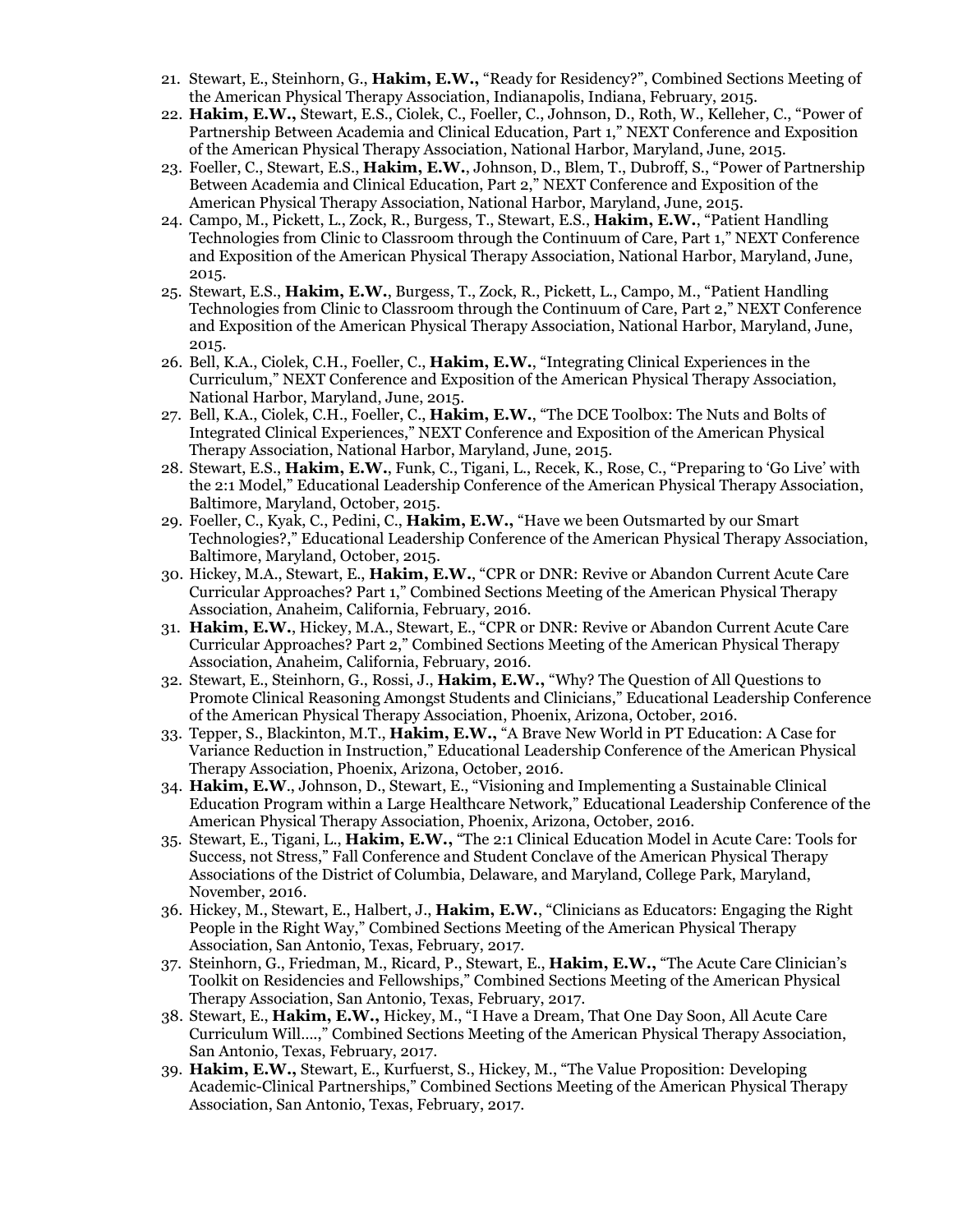- 40. **Hakim, E.W.,** Foeller, C., Becnel-Guzzo, J., Jannarone, A., "Acute Care Academics: Speaking About the Unspoken," Combined Sections Meeting of the American Physical Therapy Association, San Antonio, Texas, February, 2017.
- 41. Blackinton, M.T., **Hakim, E.W.**, "Online Education by Content Experts: Case for Variance Reduction," NEXT Conference and Exposition of the American Physical Therapy Association, Boston, Massachusetts, June 2017.
- 42. **Hakim, E.W.**, Stewart, E., Hickey, M., "Hospital-Based Physical Therapy Practice: Dinosaur or Bald Eagle?" NEXT Conference and Exposition of the American Physical Therapy Association, Boston, Massachusetts, June 2017.
- 43. Foeller, C., Stewart, E.S., Bell, K.A., **Hakim, E.W.**, "Matching Students to Clinical Sites: Best Practice or Practice in Futility?" Educational Leadership Conference of the American Physical Therapy Association, Columbus, Ohio, October, 2017.
- 44. Stewart, E.S., Recek, K., Funk, C., Uhler, M., **Hakim, E.W.**, "The 2 : 1 Model of Clinical Education: Debunking Myths with Data," Educational Leadership Conference of the American Physical Therapy Association, Columbus, Ohio, October, 2017.
- 45. Kurfuerst, S., Stewart, E.S., Mears, A., **Hakim, E.W.**, "Value in Kind: Creating a Leadership Win," Educational Leadership Conference of the American Physical Therapy Association, Columbus, Ohio, October, 2017.
- 46. **Hakim, E.W**., Jannarone, A., Becnel-Guzzo, J., Foeller, C., "Rethinking Admissions: Impact of Disability Rights / ADA," Educational Leadership Conference of the American Physical Therapy Association, Columbus, Ohio, October, 2017.
- 47. Gorman, S., **Hakim, E.W.,** Hickey, M., "Best Practices in Clinical Education Report: Impact on Acute Care Education," Combined Sections Meeting of the American Physical Therapy Association, New Orleans, LA, February, 2018.
- 48. Gorman, S., Stewart, E., **Hakim, E.W.**, "Developing Debriefing Divas and Dudes," Combined Sections Meeting of the American Physical Therapy Association, New Orleans, LA, February, 2018.
- 49. Foeller, C.S., Becnel-Guzzo, J., Jannarone, A., **Hakim, E.W.**, Tessitore, K., "Academic Remediation: Legal and Resource Considerations," Combined Sections Meeting of the American Physical Therapy Association, New Orleans, LA, February, 2018.
- 50. Rossi, J., Pedini, C., Stewart, E., **Hakim, E.W.,** "The Community Hospital: No Longer the Stepchild of the Academic Medical Center," Combined Sections Meeting of the American Physical Therapy Association, New Orleans, LA, February, 2018.
- 51. Stewart, E., Denny, J., Blem, T., Dubroff, S. **Hakim, E.W.,** "Positive, Possible, and Productive: Innovations in Clinical Education," Combined Sections Meeting of the American Physical Therapy Association, New Orleans, LA, February, 2018.
- 52. Murdock, K., Stewart, E., Wells, C.L., Hiser, S., **Hakim, E.W.,** "Preparing Thinking Skills for the 21st Century Acute Care PT," Combined Sections Meeting of the American Physical Therapy Association, New Orleans, LA, February, 2018.
- 53. Stanhope, M.M., Pinckney, A.N., Stewart, E., **Hakim, E.W.**, "Intraprofessional Collaboration: Innovations in Simulation to Promote PT-PTA Teamwork," Educational Leadership Conference of the American Physical Therapy Association, Jacksonville, FL, October, 2018.
- 54. Foeller, C.S., **Hakim, E.W.**, "A Curricular Model to Develop Leadership Attitudes and Actions in Students," Educational Leadership Conference of the American Physical Therapy Association, Jacksonville, FL, October, 2018.
- 55. Michalec, B., **Hakim, E.W.**, Foeller, C.S., "The Value and Impact of Interprofessional Training in Empathy and Affect Recognition in Developing Empathic Resilience," Educational Leadership Conference of the American Physical Therapy Association, Jacksonville, FL, October, 2018.
- 56. **Hakim, E.W.**, Foeller, C.S., "Remediation Toolbox: Finally….the Instruction Manual!" Educational Leadership Conference of the American Physical Therapy Association, Jacksonville, FL, October, 2018.
- 57. Miller, T.P., Costello, E., **Hakim, E.W.**, Shoaf, L.D., Lebec, M.T., Tepper, S.H., "How can Academic Leadership Drive Excellence in Online Education?" Educational Leadership Conference of the American Physical Therapy Association, Jacksonville, FL, October, 2018.
- 58. Gorman, S., Stewart, E., **Hakim, E.W.**, "Dynamic Debriefing: Maximizing the Impact of Innovative Simulation Activities," Educational Leadership Conference of the American Physical Therapy Association, Jacksonville, FL, October, 2018.
- 59. Hickey, M., Gorman, S., **Hakim, E.W.**, "Securing the Future of Acute Care Physical Therapy Clinical Education," Combined Sections Meeting of the American Physical Therapy Association, Washington, DC, January, 2019.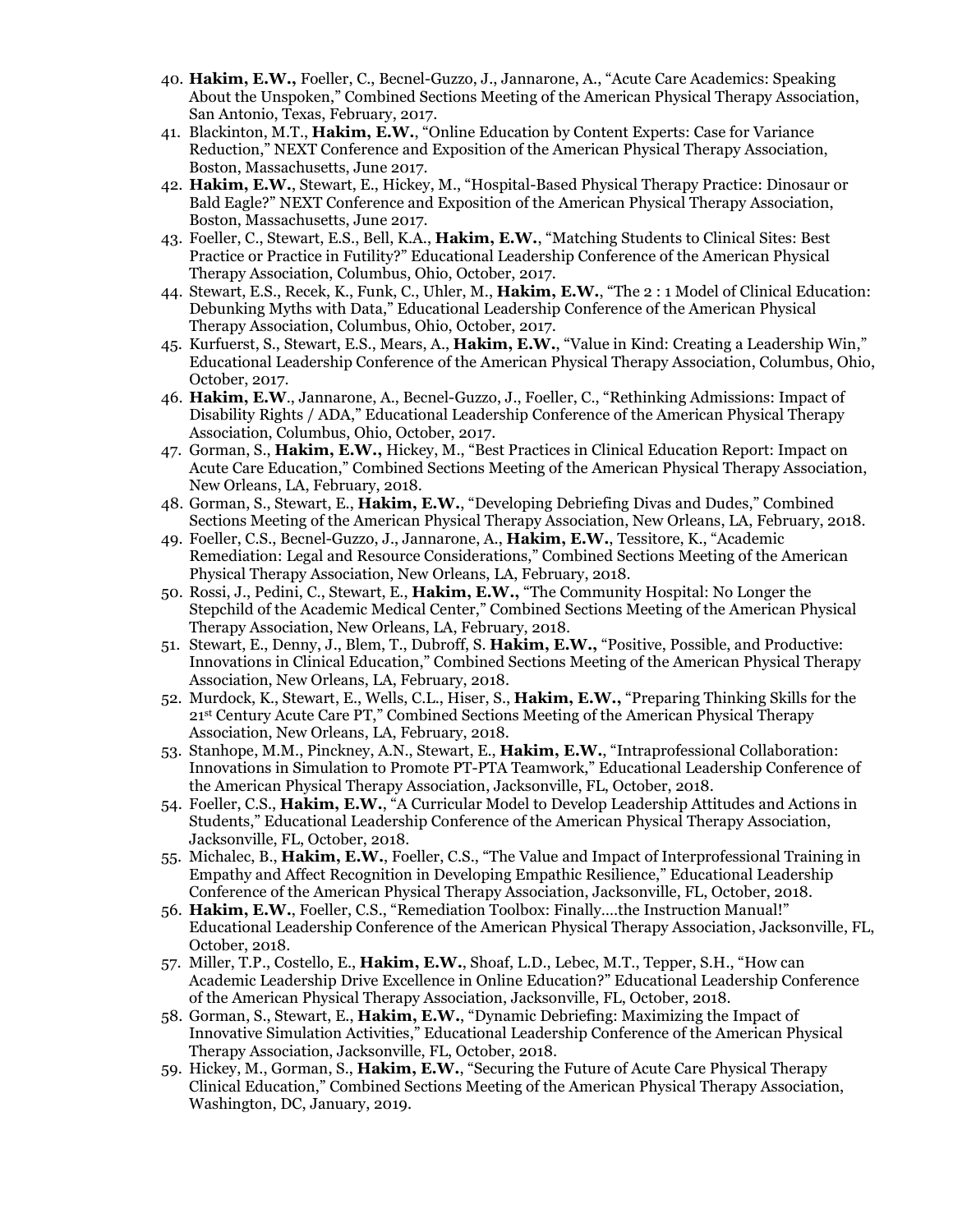- 60. Stewart, E.S., **Hakim, E.W.**, Foeller, C.S., "Distance Doesn't Ruin Academic-Clinical Partnerships, Doubt Do," Combined Sections Meeting of the American Physical Therapy Association, Washington, DC, January, 2019.
- 61. Foeller, C.S., Stewart, E.S., **Hakim, E.W.**, "'Best-Fit' Matching: The Scholarship of Clinical Education," Combined Sections Meeting of the American Physical Therapy Association, Washington, DC, January, 2019.
- 62. Gorman, S., Thomas, E., Hickey, M., Stewart, E., **Hakim, E.W.**, "Future Momentum: Pushing Limits on Simulation to Maximize Student Preparation," Combined Sections Meeting of the American Physical Therapy Association, Washington, DC, January, 2019.
- 63. Exum, E., Steinhorn, G.S., Lee, S., **Hakim, E.W.**, Ragsdale, J., "Acute Care Residencies: Multiple Models, Multiple Triumphs, Unified Vision," Combined Sections Meeting of the American Physical Therapy Association, Washington, DC, January, 2019.
- 64. Foeller, C.S., Jannarone, A., Becnel-Guzzo, J., **Hakim, E.W.**, "How Far Does Our Legal Obligation Extend to Support Students in Distress?" Combined Sections Meeting of the American Physical Therapy Association, Washington, DC, January, 2019.
- 65. **Hakim, E.W.,** Hakim, D., Zuahili, B., "Updates on Vascular Assessment and Surgery for the Wound Healing Clinician," Combined Sections Meeting of the American Physical Therapy Association, Washington, DC, January, 2019.

National Poster Presentations (Peer-Reviewed)

- 1. **Wruble, E.R.**, Cooke, L.R., Hakim, D.J., "A Novel Approach to Training Debridement Skills in an Entry-Level Physical Therapy Curriculum," Combined Sections Meeting of the American Physical Therapy Association, San Antonio, Texas, February, 2001.
- 2. **Wruble, E.R.**, Cooke, L.R., "An Innovative Educational Technique to Foster Clinical Management Strategies," Combined Sections Meeting of the American Physical Therapy Association, San Antonio, Texas, February, 2001.
- 3. **Hakim, E.W.,** "An Outreach Endeavor to Foster the Development of Community Service Behaviors in Student Physical Therapists," Combined Sections Meeting of the American Physical Therapy Association, Boston, Massachusetts, February, 2002.
- 4. **Wruble, E.R.**, Cooke, L.R., "An Innovative Educational Technique to Foster Clinical Management Strategies," 15th Annual Clinical Symposium on Advanced Wound Care and the 12th Annual Medical Research Forum on Wound Repair, Baltimore, Maryland, April, 2002.
- 5. **Hakim, E.W.,** Cooke, L.R., Hakim, D.J., "Use of Porcine Specimens for Performance-Based Practice of Wound Care Intervention Skills," 15th Annual Clinical Symposium on Advanced Wound Care and the 12th Annual Medical Research Forum on Wound Repair, Baltimore, Maryland, April, 2002.
- 6. **Hakim, E.W.,** Cooke, L.R., Hakim, D.J., "Influence of Manufacturer Interaction on Student Perceptions and Clinical Decision Making," 8th Annual Wound Care Congress, New Orleans, Louisiana, September, 2004.
- 7. **Hakim, E.W.,** Cooke, L.R., Hakim, D.J., "Influence of Manufacturer Interaction on Student Perceptions and Clinical Decision Making," 19th Annual Clinical Symposium on Advances in Skin and Wound Care, Phoenix, Arizona, October, 2004.
- 8. **Hakim, E.W.,** Cooke, L.R., Hakim, D.J., "Exploring the Influence of Student Physical Therapist Interactions with Medical Sales Representatives," Combined Sections Meeting of the American Physical Therapy Association, New Orleans, Louisiana, February, 2005.
- 9. Farrell, E.B., Bessette, C., Nadeau, L., Wohlberg, M., **Hakim, E.W.**, "An Active Learning Experience to Promote Interdisciplinary Collaboration Prior to Clinical Internship," Spring Meeting of the Maryland Chapter of the American Physical Therapy Association, Silver Spring, Maryland, May, 2006.
- 10. Cooper, J.L., Azizollahoff, E., Nuddell, C., Lynch, A., **Hakim, E.W.,** "Analyzing Sexuality and Intimacy from Personal and Professional Perspectives," Spring Meeting of the Maryland Chapter of the American Physical Therapy Association, Silver Spring, Maryland, May, 2006.
- 11. Adams, J., Hakim, D., Horowitz, J., **Hakim, E.W.,** "Management of a Postoperative Surgical Wound Complicated by Neurofibromatosis and Malignant Desmoplastic Melanoma," Spring Meeting of the Maryland Chapter of the American Physical Therapy Association, Catonsville, Maryland, May, 2008.
- 12. Azizollahoff, E., Scheufele, L., **Hakim, E.W.,** "A Conservative Therapy Approach for the Treatment of Incontinence and Pelvic Pain," Spring Meeting of the Maryland Chapter of the American Physical Therapy Association, Catonsville, Maryland, May, 2008.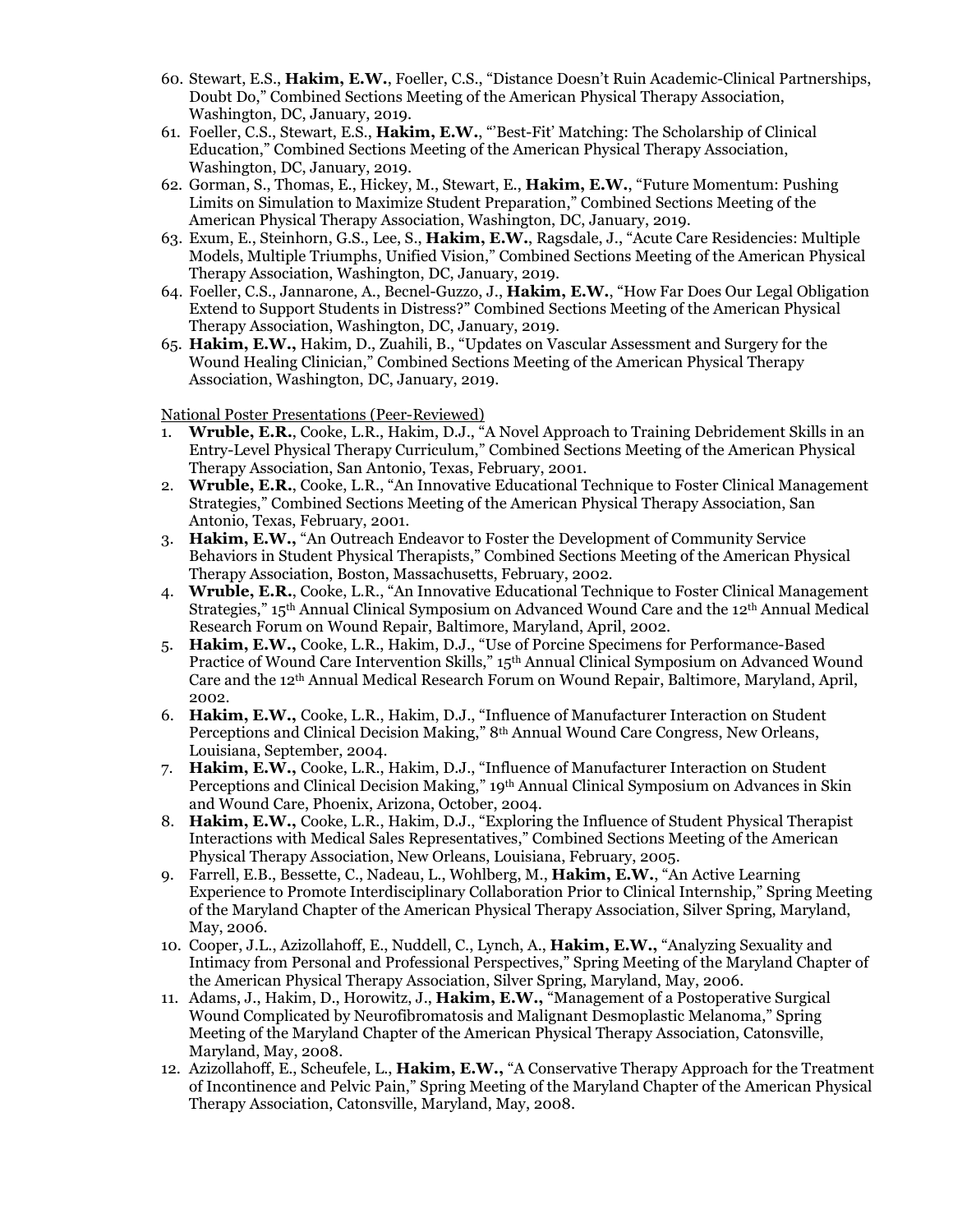- 13. Hakim, D., Horowitz, J., Adams, J., Myers, B., **Hakim, E.W.**, "Utilizing Existing Evidence and Multidisciplinary Expertise to Successfully Heal a Wound with Desmoplastic Melanoma and Neurofibromatosis: A Case Report," Clinical Symposium on Advances in Skin and Wound Care, Las Vegas, Nevada, October, 2008.
- 14. Taitt, M., **Hakim, E.W.,** "Are Pulmonary Rehabilitation Interventions Effective in Improving Dyspnea and Activity Capacity in a Hospitalized Patient with COPD Exacerbation? A Case Report," Fall Meeting of the Maryland Chapter of the American Physical Therapy Association, Arnold, MD, November, 2008.
- 15. Olson, S., Crandell, K., Kalil, E.T., **Hakim, E.W.,** "Improving the Balance and Functional Mobility of a Patient Post T7-8 Decompression in the Sub-Acute Rehabilitation Setting," Fall Meeting of the Maryland Chapter of the American Physical Therapy Association, Arnold, MD, November, 2008.
- 16. Adams, J., Hakim, D.J., Myers, B.A., Horowitz, J., **Hakim, E.W.,** "A Critical Analysis of Existing Evidence on the Management of a Wound with Malignant Desmoplastic Melanoma and Neurofibromatosis: A Case Report," Combined Sections Meeting of the American Physical Therapy Association, Las Vegas, Nevada, February, 2009.
- 17. Martin, L., Ljung, B., **Hakim, E.W.**, "The Impact of Medical Complications on Functional Performance in a Patient with a Central Cord Spinal Cord Injury: A Case Report," Spring Meeting of the Maryland Chapter of the American Physical Therapy Association, Baltimore, Maryland, May, 2009.
- 18. Tarr, K**., Hakim, E.W.**, "Implementation of Evidence-Based Interventions to Promote Development and Organization in the Neonatal Intensive Care Unit (NICU): A Case Report," Spring Meeting of the Maryland Chapter of the American Physical Therapy Association, Baltimore, Maryland, May, 2009.
- 19. Ulino, A., Osburn, C., **Hakim, E.W.**, "Environmental and Physiologic Influences on Varied Mobility Strategies for a Child with Myelomeningocele: A Case Report," Spring Meeting of the Maryland Chapter of the American Physical Therapy Association, Baltimore, Maryland, May, 2009.
- 20. Hakim, D.J., Myers, B.A., Cooke, L.R., **Hakim, E.W.,** "A Retrospective Analysis of the Efficacy of Adjuvant Non-Contact, Low-Frequency Ultrasound Therapy on Wound Pain," Physical Therapy 2009: American Physical Therapy Association's Annual Conference and Exposition, Baltimore, Maryland, June, 2009.
- 21. Lyon, T., Griffith, W., Bauman, B., Geigle, P.R., **Hakim, E.W.,** "SOS: Students Overseeing Students in Professional Development," Physical Therapy 2009: American Physical Therapy Association's Annual Conference and Exposition, Baltimore, Maryland, June, 2009.
- 22. Hakim, D.J., Myers, B.A., Cooke, L.R., **Hakim, E.W.,** "A Retrospective Analysis of the Efficacy of Adjuvant Non-Contact, Low-Frequency Ultrasound Therapy on Wound Pain," Symposium on Advanced Wound Care, Washington, DC, September, 2009.
- 23. Hakim, D.J., Myers, B.A., Cooke, L.R., **Hakim, E.W.,** "A Retrospective Analysis of the Efficacy of Adjuvant Non-Contact, Low-Frequency Ultrasound Therapy on Wound Pain," Diabetic Limb Salvage 09 Conference, Washington, DC, September, 2009.
- 24. Tarr, K., **Hakim, E.W**., "A Comprehensive Physical Therapy Approach for a Premature Infant in the Neonatal Intensive Care Unit (NICU): Aligning with the Evidence," Combined Sections Meeting of the American Physical Therapy Association, San Diego, California, February, 2010.
- 25. Hakim, D.J., Cooke, L.R., Myers, B.A, Horowitz, J., **Hakim, E.W.**, "Ascertaining the Effectiveness and Safety of Contact Low-Frequency Ultrasound (LFU) in an Acute, Post-Surgical Wound with Exposed Hardware," Combined Sections Meeting of the American Physical Therapy Association, San Diego, California, February, 2010.
- 26. Mason, A.U., Osburn, C., **Hakim, E.W**., "Utilizing Motor Learning Approaches to Improve Mobility Outcomes in Dynamic Environments for a Child with Myelomeningocele: A Case Report," Combined Sections Meeting of the American Physical Therapy Association, San Diego, California, February, 2010.
- 27. Fazio, L., **Hakim, E.W.,** Arnold, J., Reicherter, E., Conroy, V., "Effect of the Combination of Strain-Counterstrain, Home Dilator Therapy, and Hamstring Stretching on Sexual Function for a Patient with Dyspareunia: A Case Report," Combined Sections Meeting of the American Physical Therapy Association, San Diego, California, February, 2010.
- 28. Hawk, J., Reicherter, E., **Hakim, E.W.,** Geigle, P., "Multimedia Technology in an Entry DPT Curriculum: Promoting Efficiency and Effectiveness to Maximize Student Learning," Physical Therapy 2010: American Physical Therapy Association's Annual Conference and Exposition, Boston, Massachusetts, June, 2010.
- 29. Mulhare, M., O'Steen. L., Sibiski, S., Geigle, P., **Hakim, E.W.,** Reicherter, E.A., Brandt, B., "Framework for Student-Provided Service to Underserved Populations: Interdisciplinary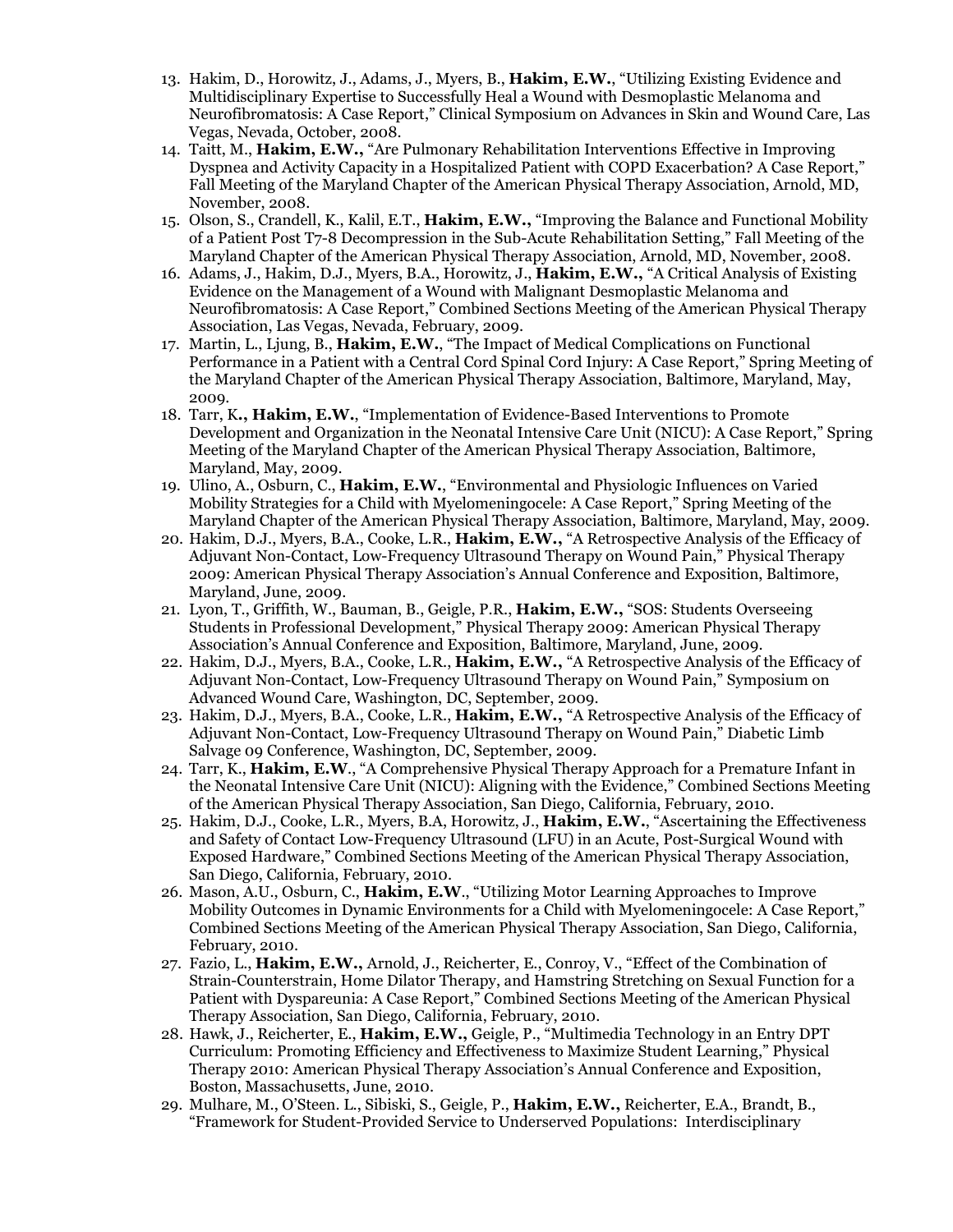Implementation at a Geriatric Community in Baltimore City," Annual Conference of the Maryland Gerontological Association, Catonsville, Maryland, June, 2010.

- 30. Hakim, D.J., Cooke, L.R., Myers, B.A, Horowitz, J., **Hakim, E.W.**, "Ascertaining the Effectiveness and Safety of Contact Low-Frequency Ultrasound (LFU) in an Acute, Post-Surgical Wound with Exposed Hardware," Diabetic Limb Salvage 10 Conference, Washington, DC, October, 2010.
- 31. Russell, T., Conroy, V., **Hakim, E.W.,** "Physical Therapy Outcomes Following Total Knee Arthroplasty (TKA) Using a Minimally Invasive Midvastus Approach With Flexed Knee Primary Closure: A Case Report," Combined Sections Meeting of the American Physical Therapy Association, New Orleans, Louisiana, February, 2011.
- 32. Conroy, V.M., **Hakim, E.W.,** Mulhare, M., O'Steen, L., Sibisky, S., Reicherter, E.A., "Interdisciplinary Student-Provided Service to Underserved Populations: Implementation at a Geriatric Community in Baltimore, Maryland," Physical Therapy 2011: American Physical Therapy Association's Annual Conference and Exposition, National Harbor, Maryland, June, 2011.
- 33. Arini, M., Bak, S., **Hakim, E.W.**, "Lower Extremity Functional Rehabilitation Following Cervical Decompression: A Case Report," Fall Annual Conference of the Maryland Chapter of the American Physical Therapy Association, Annapolis, Maryland, September, 2011.
- 34. Schmitt, L.A., Manal, T.J., **Hakim, E.W.**, "Many Faces of Simulation: Physical Therapist, Nursing, and Theater Student Collaboration," Combined Sections Meeting of the American Physical Therapy Association, Chicago, Illinois, February, 2012.
- 35. **Hakim, E.W.**, Schmitt, L.A., "Moving Towards a Living, Breathing Acute Care Curriculum," Combined Sections Meeting of the American Physical Therapy Association, Chicago, Illinois, February, 2012.
- 36. Bell, K.A., Larkin, S., Manal, T.J., **Hakim, E.W.,** "Implementation of a Clinical Decision-Making Algorithm for Clinical Instructors to Determine Student Progression in a Clinical Experience," Physical Therapy 2012: American Physical Therapy Association's Annual Conference and Exposition, Tampa, Florida, June, 2012.
- 37. Ryan, M., **Hakim, E.W.,** "Early Initiation of Neuromuscular Electrical Stimulation Following Total Knee Arthroplasty: Evidence to Maximize Function," Johns Hopkins Medicine's 2nd Annual Rehabilitation Therapy Services Clinical Showcase, Baltimore, Maryland, November, 2012.
- 38. Coyle, P., **Hakim, E.W.,** "Managing Cancer-Related Fatigue: Recommendations for Monitoring and Rehabilitation," Johns Hopkins Medicine's 2nd Annual Rehabilitation Therapy Services Clinical Showcase, Baltimore, Maryland, November, 2012.
- 39. Ciolek, C.H., **Hakim, E.W.,** "Analysis of Critical Incident Reports on the Physical Therapy Clinical Performance Instrument in an Entry-Level Doctor of Physical Therapy Program," Physical Therapy 2013: American Physical Therapy Association's Annual Conference and Exposition, Salt Lake City, Utah, June, 2013.
- 40. Shumrak, G., Friedman, M., **Hakim, E.W.,** "The Johns Hopkins Hospital Complex Medicine Residency Program: Paving the Way to Specialized Practice," Johns Hopkins Medicine's 3rd Annual Rehabilitation Therapy Services Clinical Showcase, Baltimore, Maryland, November, 2013.
- 41. Drumm, P., **Hakim, E.W.,** "Multisystem Consideration of HIV and AIDS upon Physical Therapy Management: An Evidence-Based Review," Johns Hopkins Medicine's 3rd Annual Rehabilitation Therapy Services Clinical Showcase, Baltimore, Maryland, November, 2013.
- 42. Henderson, C., **Hakim, E.W.,** "Evidence Based Acute Care Management of Patients Status Post Total Knee Arthroplasty," Johns Hopkins Medicine's 3rd Annual Rehabilitation Therapy Services Clinical Showcase, Baltimore, Maryland, November, 2013.
- 43. Schmitt, L.A., Ciolek, C.H., **Hakim, E.W.**, "Hospital-Based Clinical Experiences Need to Have or Nice to Have?" Combined Sections Meeting of the American Physical Therapy Association, Las Vegas, Nevada, February, 2014.
- 44. Holler, J., Khoroshan, E., Anderson, A., Bell, K.A., Stewart, E., Kwok, A., **Hakim, E.W.,** "A Culture of Collaboration Made Meaningful Through Student-Directed SWiB (Study with Buddies) Sessions and Clinical Mentorship," NEXT Conference and Exposition of the American Physical Therapy Association, Charlotte, North Carolina, June, 2014.
- 45. Shumrak, G., Stewart, E., **Hakim, E.W.**, "The Johns Hopkins Hospital Acute Care Physical Therapy Residency Program: Rising to the Challenge of the Triple Aim," Johns Hopkins Medicine's 4th Annual Rehabilitation Therapy Services Clinical Showcase, Baltimore, Maryland, October, 2014.
- 46. Capin, J., Stewart, E., **Hakim, E.W.**, "Passive Movements (PMs) and Early Mobilization in the Intensive Care Unit (ICU)," Johns Hopkins Medicine's 4th Annual Rehabilitation Therapy Services Clinical Showcase, Baltimore, Maryland, October, 2014.
- 47. Reicherter, E., Glickman, L., Neely, L., Horn, L., **Hakim, E.W.**, "Developing Sustainable Experiences in Under-Resourced Communities in the Baltimore Area: Achieving Program,